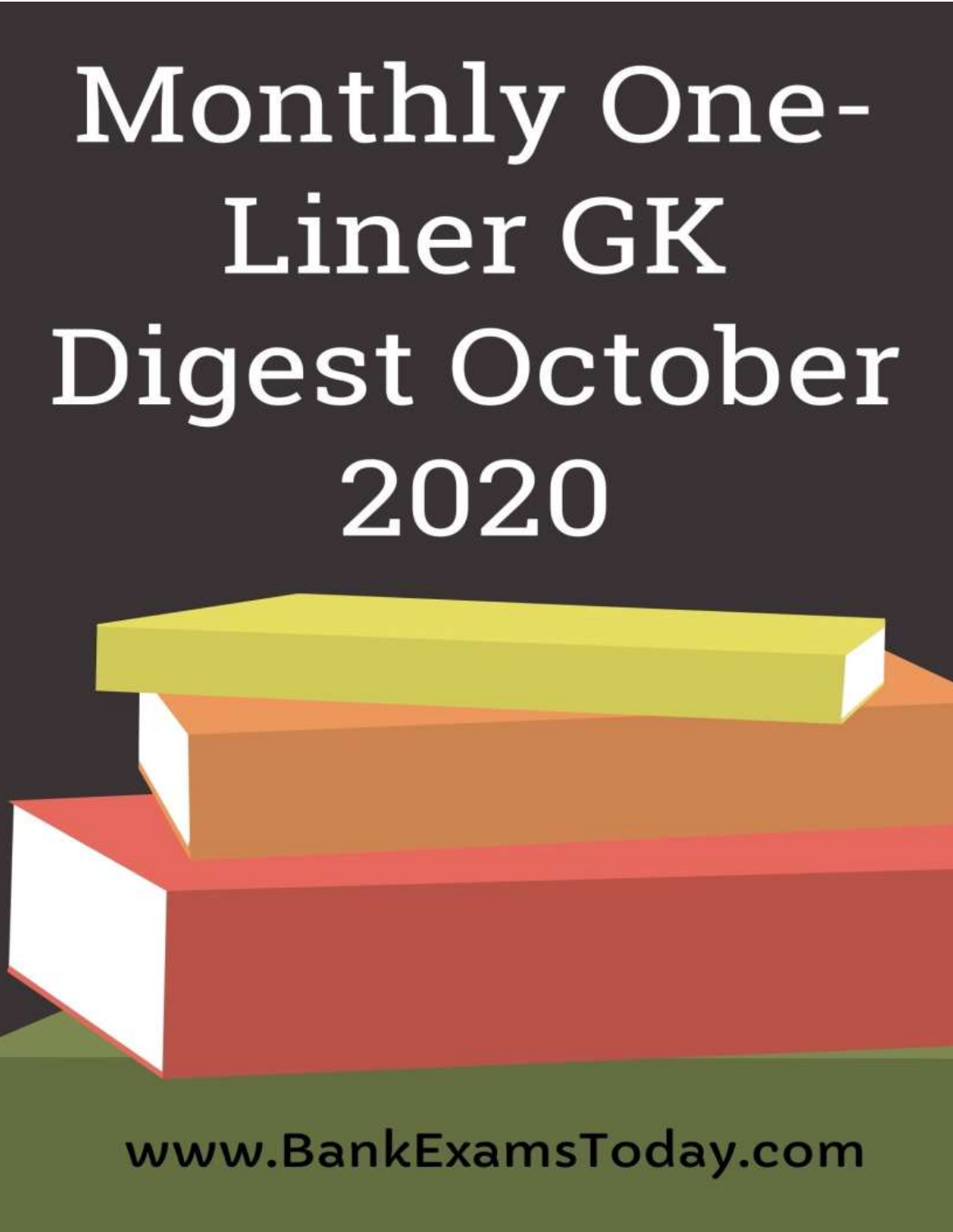# **CONTENTS**

# **MONTHLY ONE-LINER GK DIGEST: OCTOBER 2 0 2 0**

# **INTERNATIONAL NEWS**

### <span id="page-1-0"></span>**India's 8 beaches get International Blue Flag Certification**

- **Denmark based Foundation for Environmental Education (FEE)** has awarded the recognition of 'Blue Flag' to 8 Indian Beaches.
- GOI has set a target to bring **a total of 100 Indian Beaches under the certificate of 'Blue Flag'** in the next five years.

**USAID announced \$5 million to support Indian COVID-19 initiatives**

 The **United States Agency for International Development (USAID)** has announced to awards of \$5 million to Catalyst Management Service's **COVID Action Collaborative (CAC)** and to Wadhwani Institute for Artificial Intelligence.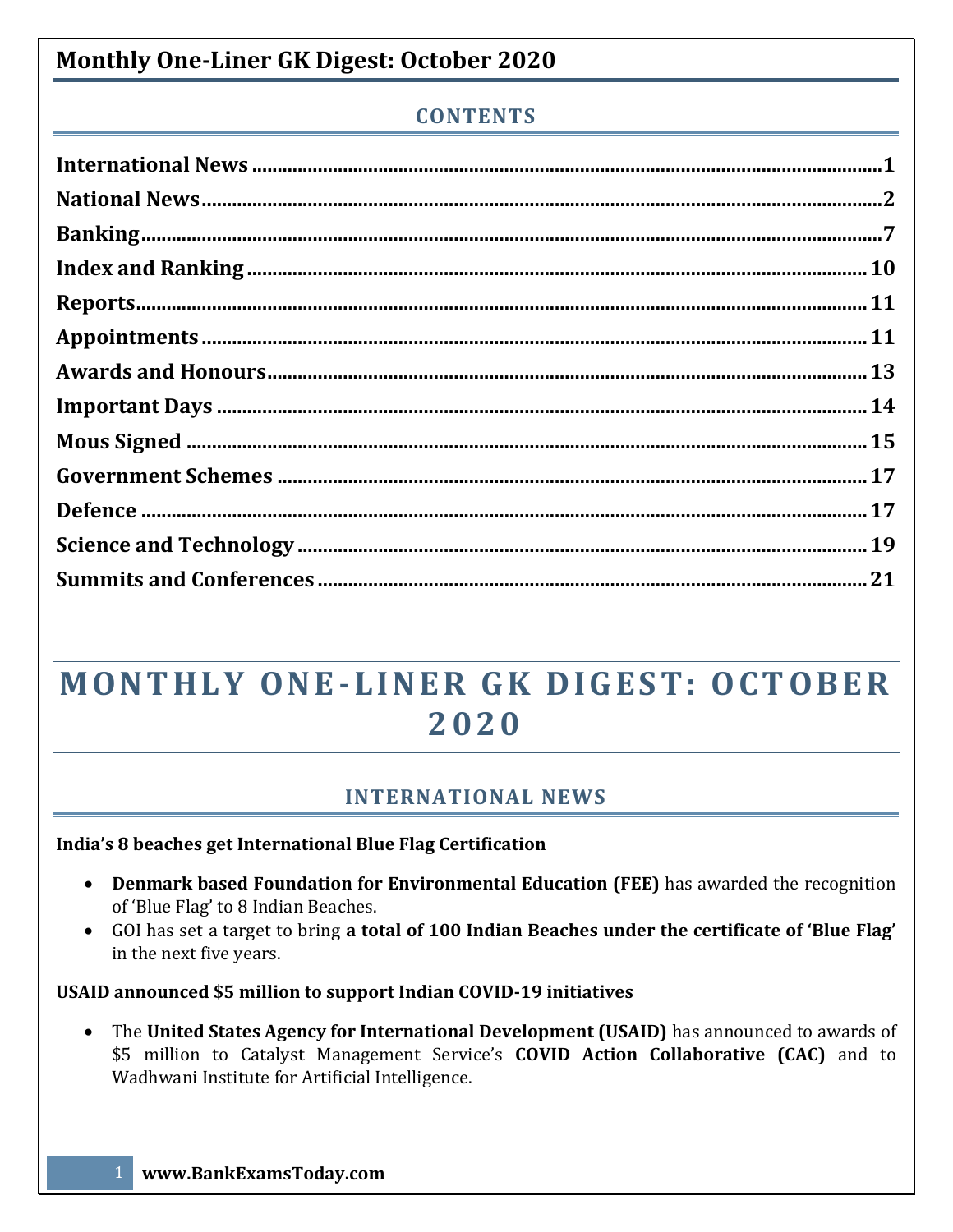# <span id="page-2-0"></span>**NATIONAL NEWS**

## **'Digital Suraksha Group Insurance'- Flipkart and Bajaj Allianz**

- **Bajaj Allianz General Insurance in collaboration with E-commerce platform,** Flipkart has launched a cyber insurance cover for online financial frauds.
- This insurance cover allows customers **to protect themselves from finance frauds like cyberattacks and other malicious activities.**

## **CSIR Technologies for Rural Development Launched**

- **Union Minister of Science and Technology, Earth Sciences and Health and Family Welfare** launched CSIR Technologies for Rural Development.
- The initiative is launched **to allow CSIR technologies to reach rural community of India.**

## **Ambedkar Social Innovation and Incubation Mission (ASIIM)**

- ASIIM is launched under **Venture Capital Fund for Scheduled Castes (SC).**
- Aim of this mission is **to promote innovation and enterprise among SC students** who are pursuing education in higher educational institutions.

## **Tribal Entrepreneurship Development Programme**

- The **Tribal Entrepreneurship Development Programme** was launched by Union Minister of Tribal Affairs, Arjun Munda.
- The programme is the **joint initiative of Ministry of Tribal Affairs and ASSOCHAM** (Associated Chambers of Commerce and Industry of India).

# **NABARD launched Refinance Scheme for WASH Programme**

- **NABARD (National Bank for Agriculture and Rural Development) launched refinance scheme** for the WASH (Water, Sanitation and Hygiene) programme.
- The special refinance facility of **Rs 800 crore for FY 2020-21 has been sanctioned by NABARD** for WASH programme.

# **Operational Integration of Ayush Grid with NDGM**

 A **high level committee chaired by Vd. Rajesh Kotech, secretary of Ministry of AYUSH** held a meeting and announced the operational integration of Ayush Grid with National Digital Health Mission (NDHM).

### **Time Use in India 2019 Survey**

- A survey titled as 'Time Use Survey' was conducted by the **Ministry of Statistics and Programme Implementation.**
- The survey was conducted by **analysing 1.39 lakh households comprising 4.47 lakh people**  over the age of 6 years.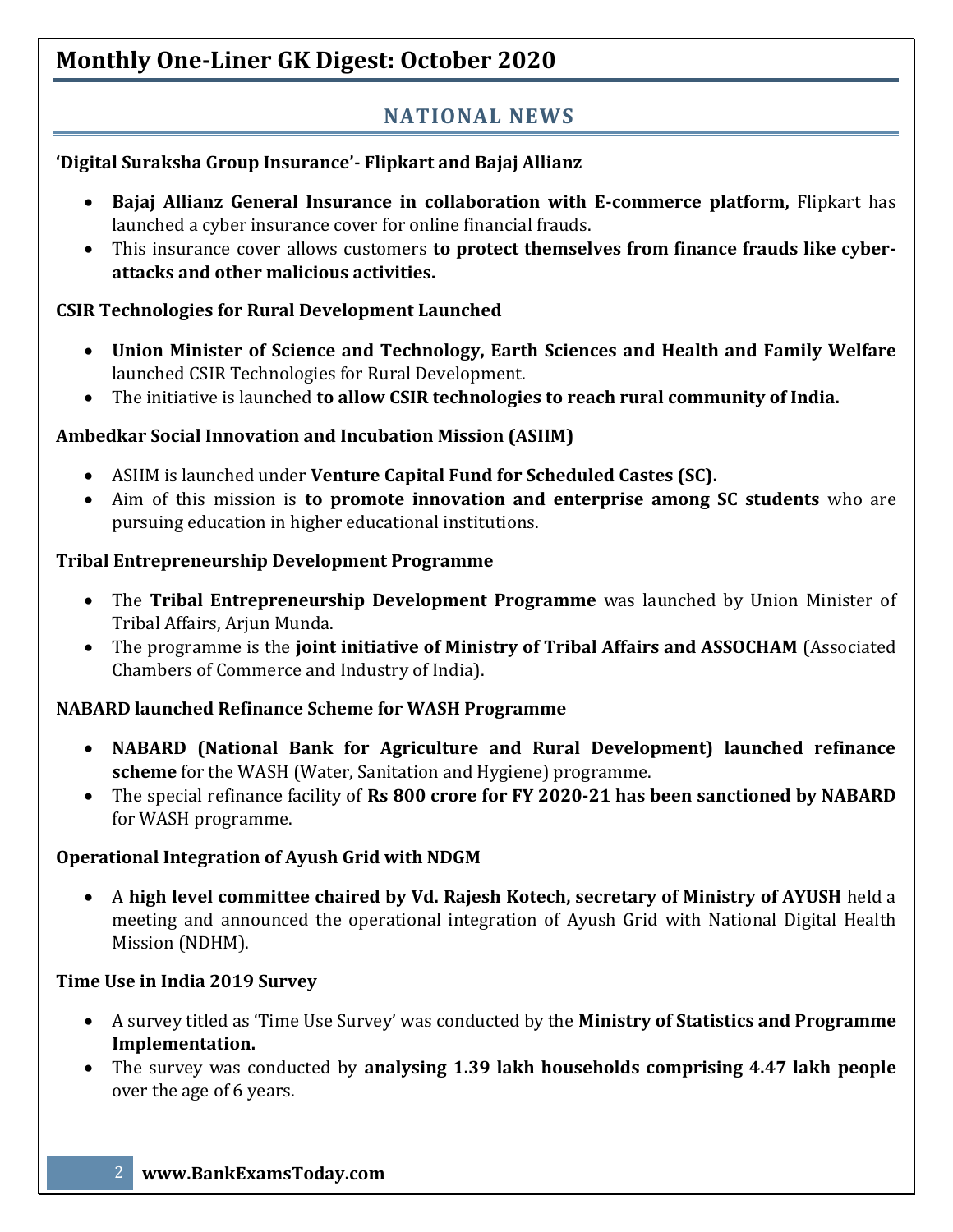### **'Yudh Pradushan Ke Virudh'—Delhi**

- **'Yudh Pradushan Ke Virudh'** is the mega anti-pollution campaign.
- Under this campaign, the government of Delhi will be making **use of technology by Pusa Agriculture Institute to control the threat of stubble burning.**

### **RGICL partnered with SatSure Analytics**

- The **Reliance General Insurance Company Limited (RGICL)** has entered into partnership with SatSure Analytics, which is a Bengaluru based company.
- RGICL in coordination with SatSure Analytics will launch **a crop insurance by investing technology and innovative solutions.**

### **My Ganga My Dolphin Campaign**

- The **National Mission for Clean Ganga (NMCG), Wildlife Institute of India (WII)** and Forest Department launched a 'My Ganga My Dolphin' Campaign.
- It is the **first-of-its -kind Dolphin based eco-tourism programme** based campaign.

### **'Digital Seva Setu Programme'-- Gujarat**

- The programme aims **to offer maximum utilization and benefit of technology for public welfare.**
- The programme is initiated by **Centre's BharatNet Project** which covers the village panchayats through a fibre network.

### **'MSME Prerana'—Indian Bank's Business Mentoring Programme**

- **Union Minister of Finance and Corporate Affairs, Nirmala Sitharaman**, launched the programme named as 'MSME Prerana'.
- The programme will help **to develop the businesses in the areas like Business skills, Communications, Human Resources etc.**

### **'Jan Andolan Campaign' for COVID-19 Appropriate Behavior**

- Prime Minister Narendra Modi launched the **'Jan Andolan Campaign' for COVID-19 Appropriate Behavior.**
- The campaign aims **to have appropriate behaviour of people regarding the following of safety norms for COVID-19,** especially during the upcoming festive seasons and winter season.

### **API Integration between PM SVANidhi and SBI's eMudra Portal**

 **Ministry of Housing and Urban Affairs** has launched an Application Programming Interface (API) integration between PM SVANidhi portal and SBI Banks' eMudra portal.

### **'Gyan Circle Ventures' inaugurated by Union Education Minister**

 **Union Education Minister, Ramesh Pokhriyal Nishank** inaugurated 'Gyan Circle Ventures' virtually.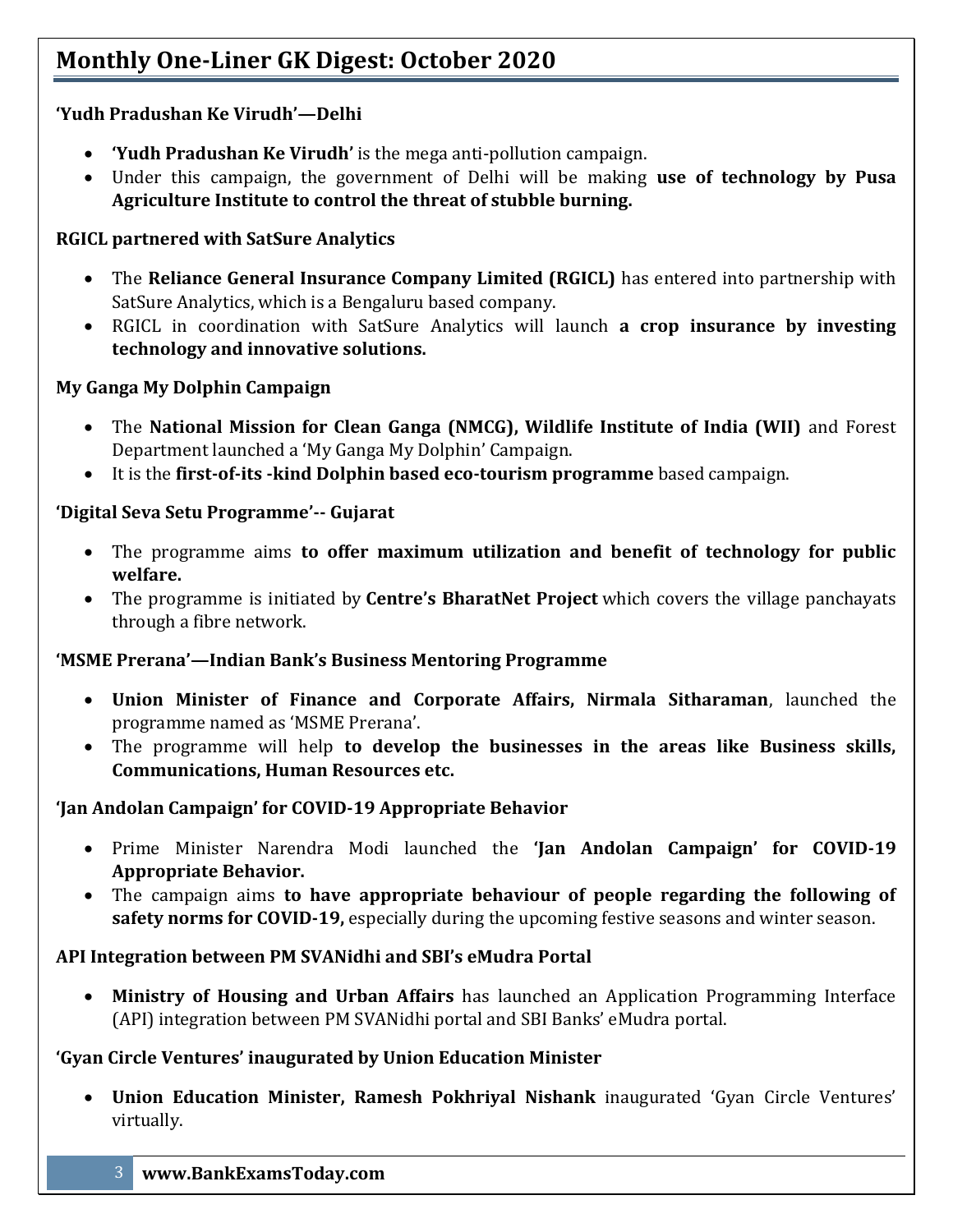Aim of this incubation centre is **to develop entrepreneurship skills in youths and guide them to become innovators.**

### **Amazon India partners with IRCTC**

- Thus due to this partnership, **Amazon Pay adds another travel category** on their online platform.
- Now, users will be able **to check seat and quota availability for all trains on the Amazon app platform.**

### **Tree Plantation Policy passed by Delhi Gov.**

- Government of Delhi has passed Tree Plantation Policy with an aim **to preserve tress and focus on tree plantation.**
- Also, under this policy, **the government will look further in the survival of minimum 80% tress in Delhi.**

### **Kerala—First state in India to make Public Schools Completely Digital**

- Kerala has become the **first state in India to make its public education completely digital.**
- The goal is achieved at a cost of **Rs 42.36 crores. Out of this amount, Rs 34.75 crores were contributed by KIIFB** (Kerala Infrastructure Investment Fund Board).

### **'Tech for Tribals' Initiative**

- The initiative is launched with an aim **to develop entrepreneurship skills, soft skills, Information Technology (IT) skills** and Business Development in the tribal community.
- For this initiative, **TRIFED has joined hands with MSME ministry under the ESDP initiative** (Entrepreneurship Skill Development Programme).

### **Impact Based Cyclone Warning System**

- The **India Meteorological Departments (IMD)** has launched the Impact Based Cyclone Based Warning System.
- The system is launched **to reduce economic losses and property damage which is caused due to cyclones** that hit Indian coast every year.

### **MasterCard partners with Signzy—For Video based KYC**

- **MasterCard has entered into partnership with Signzy,** a leading RegTech startup to roll out Signzy's video based KYC (Know Your Customer) Solution.
- Signzy's video based **KYC solution will be based on AI and Machine Learning technologies.**

### **Cabinet approves World Bank supported STARS Project**

 The union cabinet chaired by **PM Narendra Modi has approved the implementation of STARS Project under the New Education Policy (NEP) 2020.**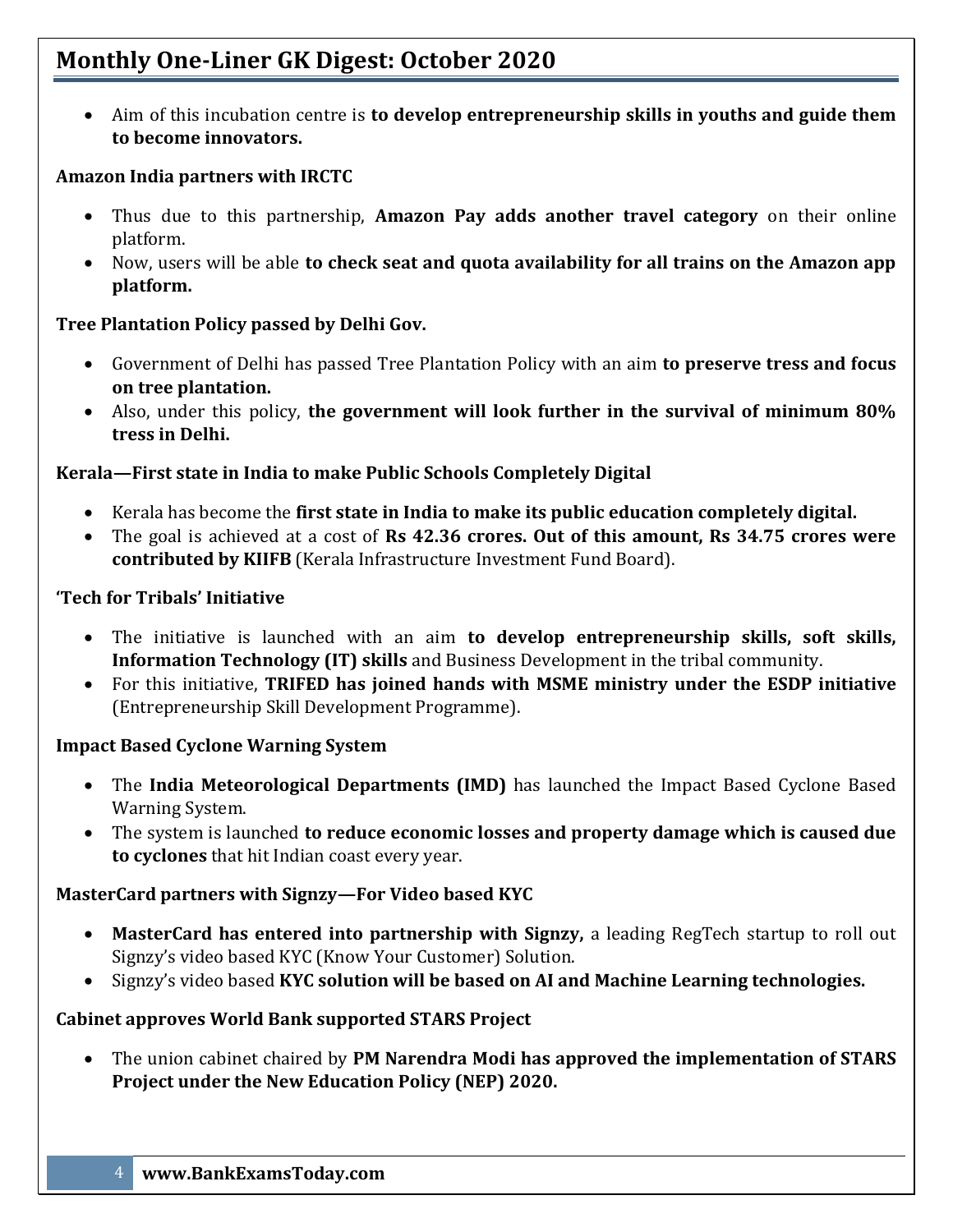The **total costing of the project is Rs 5718 crores** and the project is the partnership between India and the World Bank. Hence for this project, **World Bank is providing finance support of Rs 3700 crore.**

### **Gujarat to Setup World's Biggest Zinc Smelter Project**

- **Government of Gujarat** has announced to setup World's biggest Zinc Smelter Project.
- For this purpose, the **state government has signed MoU with Vedanta Group firm Hindustan Zinc Limited (HZL).**

### **PhonePe and Bajaj Allianz Launched Car & Bike Insurance**

- **PhonePe has partnered with Bajaj Allianz General Insurance Company** to launch car and bike insurance products on its platform.
- The 2 wheeler insurance starts from **Rs 482 and car insurance starts from Rs 2,072.**

### **'KAPILA' Kalam Program**

- **Union Education Minister virtually launched 'KAPILA' Kalam Program** to mark the Intellectual Property (IP) Literacy and Awareness campaign.
- The 'KAPILA' Kalam Program signifies **'Kalam Program for Intellectual Property and Awareness Campaign'.**

### **TATA Motors partners with HDFC Bank**

- TATA Motors announced a partnership with **HDFC (Housing Development Finance Corporation) with an aim to finance its vehicles.**
- Through this partnership, **two schemes are launched namely: (a) Gradual Step Up Scheme (b) TML Flexi Drive Scheme.**

### **'My Town My Pride' Programme – Jammu and Kashmir**

- The programme commenced from **19th Oct 2020 in the UT of J&K.**
- The programme is basically an urban connect programme which aims **to provide governance facilities at the doorsteps in urban areas of J&K.**

### **CRPF Partners with IIT Delhi, DRDO and JATC**

 The CRPF (Central Reserve Police Force) has entered into partnership with IIT Delhi, DRDO **(Defence Research and Development Organisation) and JATC (Joint Advanced Technology Centre)** to strengthen its Research and Development capabilities.

### **CUReD—Website launched by Health Minister**

- The portal will also provide details **about clinical trials of diagnostics and other health equipments.**
- The data related **to partnered institutions for developing clinical trials and other health equipments** will also be provided on this portal.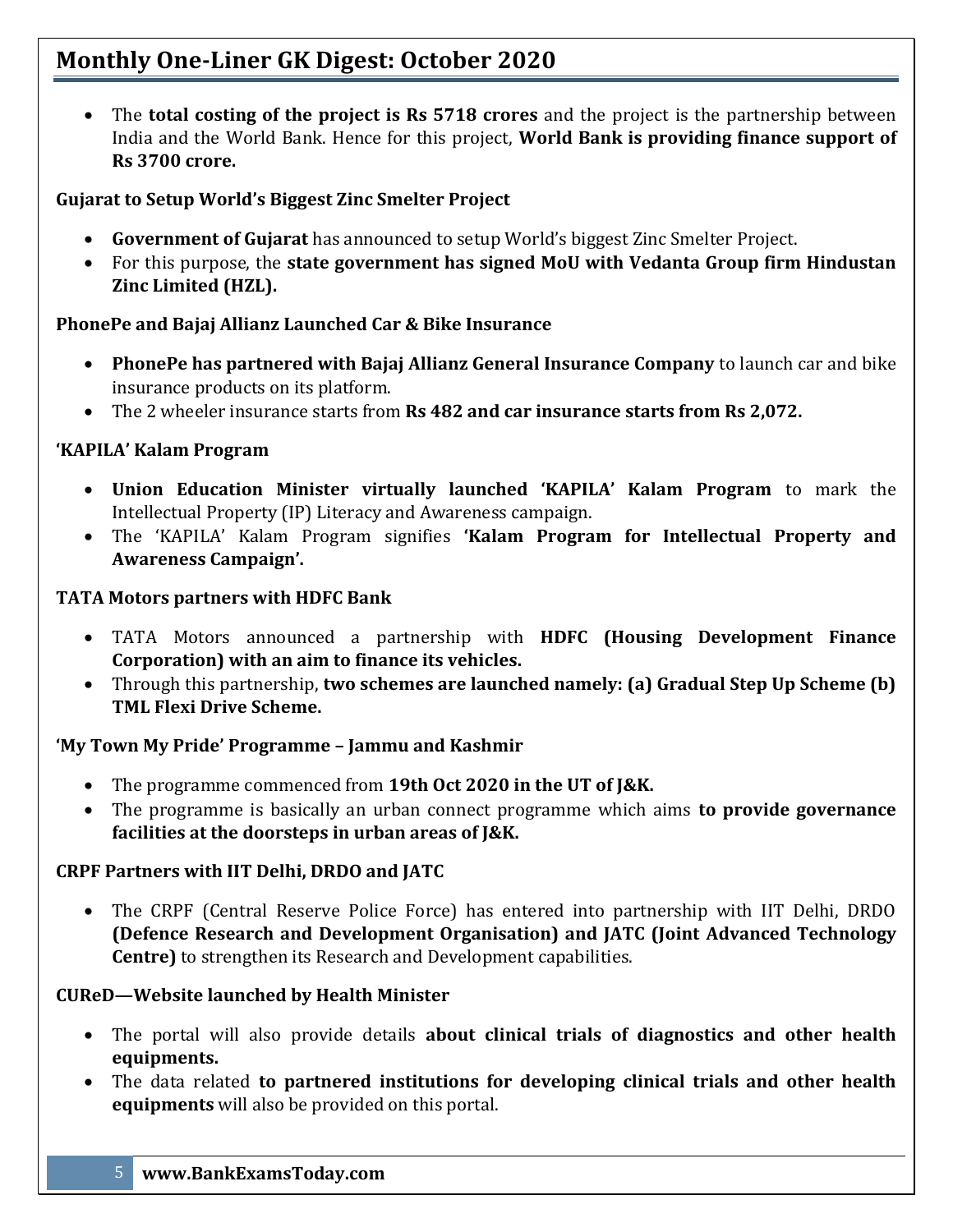### **'COVIRAP': A COVID-19 Test Kit by IIT Kharagpur**

- **Researchers from IIT Kharagpur** has developed a low-cost COVID-19 test kit named as 'COVIRAP'.
- The COVIRAP diagnostic machine is **successfully validated by ICMR (Indian Council of Medical Research) because of efficient features.**

### **MasterCard partners with Atlantis**

- MasterCard has entered into a partnership with Atlantis with an **aim to expand the Digital First Program in India.**
- Under this partnership, customers of **MasterCard will be provided with a technology solution**  which will provide them with ease in digital banking.

### **'Life in Miniature' Project**

- The project is launched by the **National Museum, New Delhi, Ministry of Culture and Google Arts and Culture.**
- Under this project, **hundreds of miniature paintings from the National Museum** will be displayed and viewed on Google Arts and Culture app.

### **PM Modi launched three projects in Gujarat**

- **Prime Minister Narendra Modi launched 'Kisan Suryoday Yojana', 'Girnar Ropeway'** and 'Paediatric Heart Hospital in UN Mehta Heart Research Institute' in Gujarat state.
- The funds allotted for **'Kisan Suryoday Yojana' is Rs 3500 crores,** which will be used to install transmissions lines in which each transmission line will carry 66KW of power.

### **IMD commissioned Flash Flood Guidance Service in South Asia**

- **India Meteorological Department (IMD) has commissioned FFGS (Flash Flood Guidance Service)** in South Asian Countries.
- The Flash Flood Guidance Service is an advanced and robust system which provides warnings about **threats in advance 6 hours and warnings about risks in advance 24 hours.**

### **Mobile App for Geo Tagging of components of PMKSY-AIBP**

 **Union Minister of State for Jal Shakti, Rattan Lal Kataria** has launched a mobile app for geotagging project components under Pradhan Mantri Krishi Sinchayee Yojana-Accelerated Irrigation Benefits Programme (PMKSY-AIBP).

### **Two Centers of Excellence for Tribal Welfare—By MoTA and AoL**

- **Ministry of Tribal Affairs (MoTA) in partnership with Art of Living (AoL)** developed two Centers of Excellence (CoE) for the welfare of the tribal community.
- During the launching occasion, **Arjun Munda praised the support from Art of Living in developing Centre of Excellence.**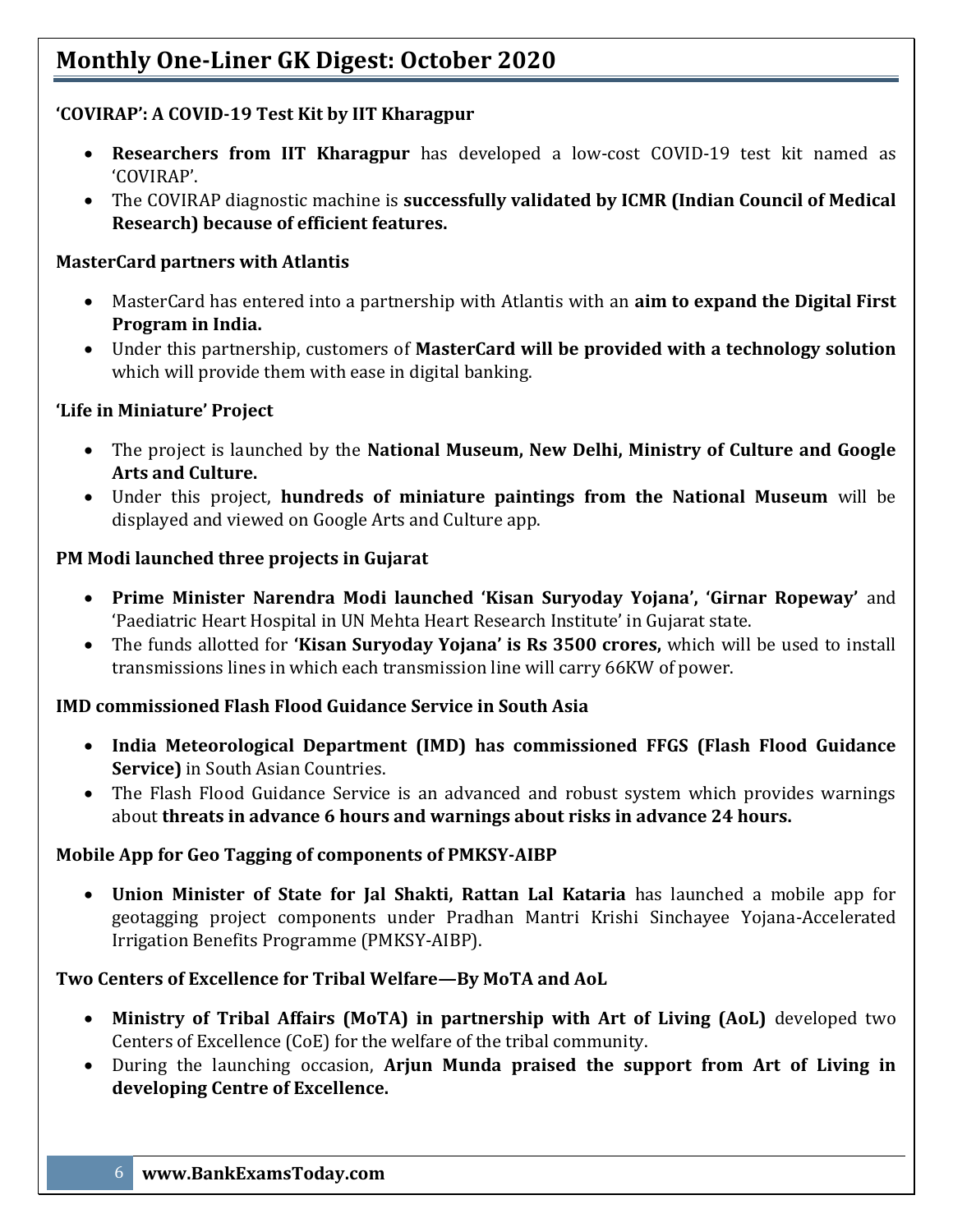### **India Post and US Postal Service enters into Agreement**

- They have entered into **an agreement for the purpose of electronic exchange of customs data** related to postal shipments between India and the US.
- This agreement will lead **to ease of exports through postal channels between both nations.**

### **DST-IIEST Solar PV Hub inaugurated by Union Education Minister**

- **Union Education Minister, Ramesh Pokhriyal Nishank** inaugurated DST-IIEST Solar PV Hub.
- It is established through approval and support from the **Department of Science and Technology (DST),** GOI under the aegis of CoE for Green Energy ad Sensor System at IIEST, Shibpur.

### **'Sumangal' and 'Integrated Odisha State Scholarship Portal' launched**

- **Chief Minister of Odisha** launched two web portals.
- The two web portals are: **(a) Sumangal Portal (b)Integrated Odisha State Scholarship Portal.**

### **National Program and Project Management Policy Framework**

- **NITI Aayog in partnership with Quality Council of India (QCI)** has launched the 'National Program and Project Management Policy Framework (NPMPF)'.
- The NPMPF was launched by **Union Minister Nitin Gadkari, Union Minister Piyush Goyal and Amitabh Kant and Adil Zainulbhai.**

# **BANKING**

### <span id="page-7-0"></span>**'IB-eNote', a Green Tech Initiative & 'Ind Guru', an E-learning Platform**

- **Indian Bank launched a green tech initiative** named as 'IB-eNote'.
- 'IB-eNote' initiative is launched **to support paperless working environment.**

### **RBI defers Basel III Provisions amid COVID Uncertainty**

- The Reserve Bank of India has deferred the implementation of **Basel III provisions due to uncertainty of COVID-19.**
- In this regard, RBI will repel the final tranche of **Capital Conservation Buffer (CCB) and the implementation of Net Stable Funding Ratio (NSFR)** by 6 months i.e. 1st April 2021.

### **ICICI offers Debit card for Customers who avail LAS**

- **ICICI Bank and Visa has partnered to launch a debit card facility for the customers** who avail Loans Against Securities (LAS) from the bank.
- The card is made available on **Visa platform and any new customer who avails for LAS will be issued with this debit card.**

### **RBI's 3rd Bi-Monthly Monetary Policy Statement 2020-21**

The reverse repo rate under **LAF is also kept unchanged to 3.35%.**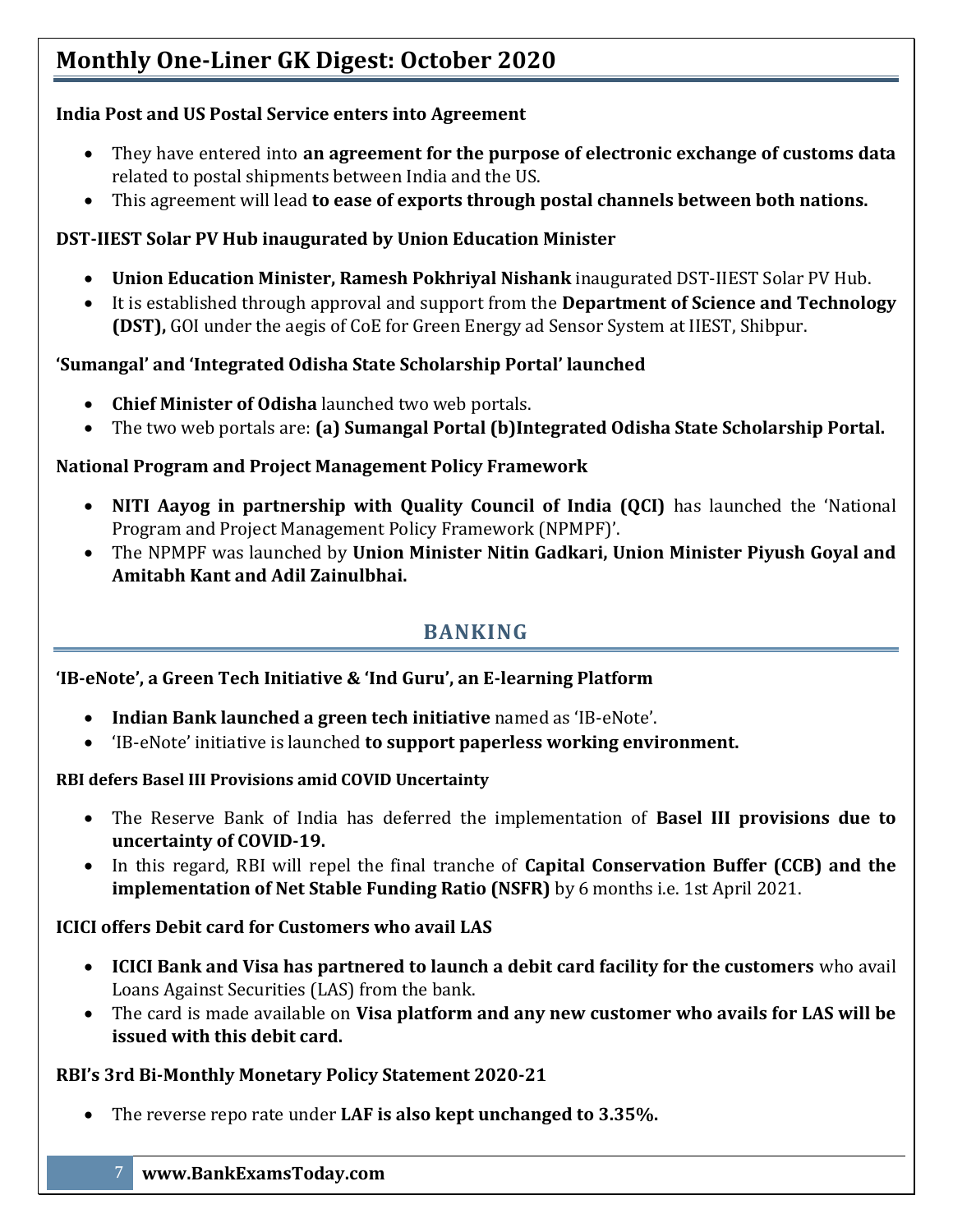There is also **no change in the Marginal Standing Facility (MSF) and Bank Rate which are at 4.25%.**

### **India's GDP to contract by 9.6% in FY21—By World Bank**

- World Bank has predicted that **India's GDP to contract by 9.6% in financial year of 2021.**
- Earlier in June 2020, **World Bank predicted that the Indian economy will shrink by 3.2% in FY21.**

### **RBI to move NGTA to manage Forex and Gold Reserves**

- The application of NGTA will help **to improve the functioning of RBI.**
- It will also support **multi-currency transactions and settlements like Fixed Income (FI), Forex, Money Market (MM) and Gold.**

### **ADB offers Finance Support to Develop Rajasthan's Secondary Towns**

- The loan agreement of **\$300 million** is signed between ADB and GOI.
- Under this loan amount, **sustainable water supply and sanitation (WSS) services and infra will be developed in Rajasthan's secondary towns.**

### **Axis ACE Credit Card**

- The aim behind launching 'Axis ACE Credit Card' is **to increase users participation in the digital world.**
- The card will **offer a seamless digital experience to users right from application** to issuance activities.

### **India's GDP to contract 10.3% in FY 2020-21—By IMF**

- As per the report, the IMF has projected India's GDP to contract **10.3% in FY 2020-21.**
- Earlier, IMF projected India's GDP to contract by **4.5% due to the pandemic of COVID-19.**

### **RBI increases Bank's Aggregate Exposure limit for Small Businesses**

- The Reserve Bank of India (RBI) has announced **to increase the bank's maximum aggregate retail exposure limit to small businesses (turnover upto Rs 50 crore) to Rs 7.5 crore.**
- Also, RBI has announced to extend the existing enhanced **Held to Maturity (HTM) limit of 22%** for SLR securities acquired between **1st Sep 2020 and 31st Mar 2021 and 31st Mar 2022.**

### **'Salary Card'--- Launched by EarlySalary and NPCI**

- EarlySalary joined hands with **NPCI (National Payments Corporation of India) to launch 'Salary Card'.**
- 'Salary Card' is the **Zero-Touch Digital Card.**

### **'Saral Jeevan Bima' from 1st Jan 2021—By IRDAI**

 The guidelines for 'Saral Jeevan Bima' are released by **IRDAI (Insurance Regulatory and Development Authority of India).**

### 8 **www.BankExamsToday.com**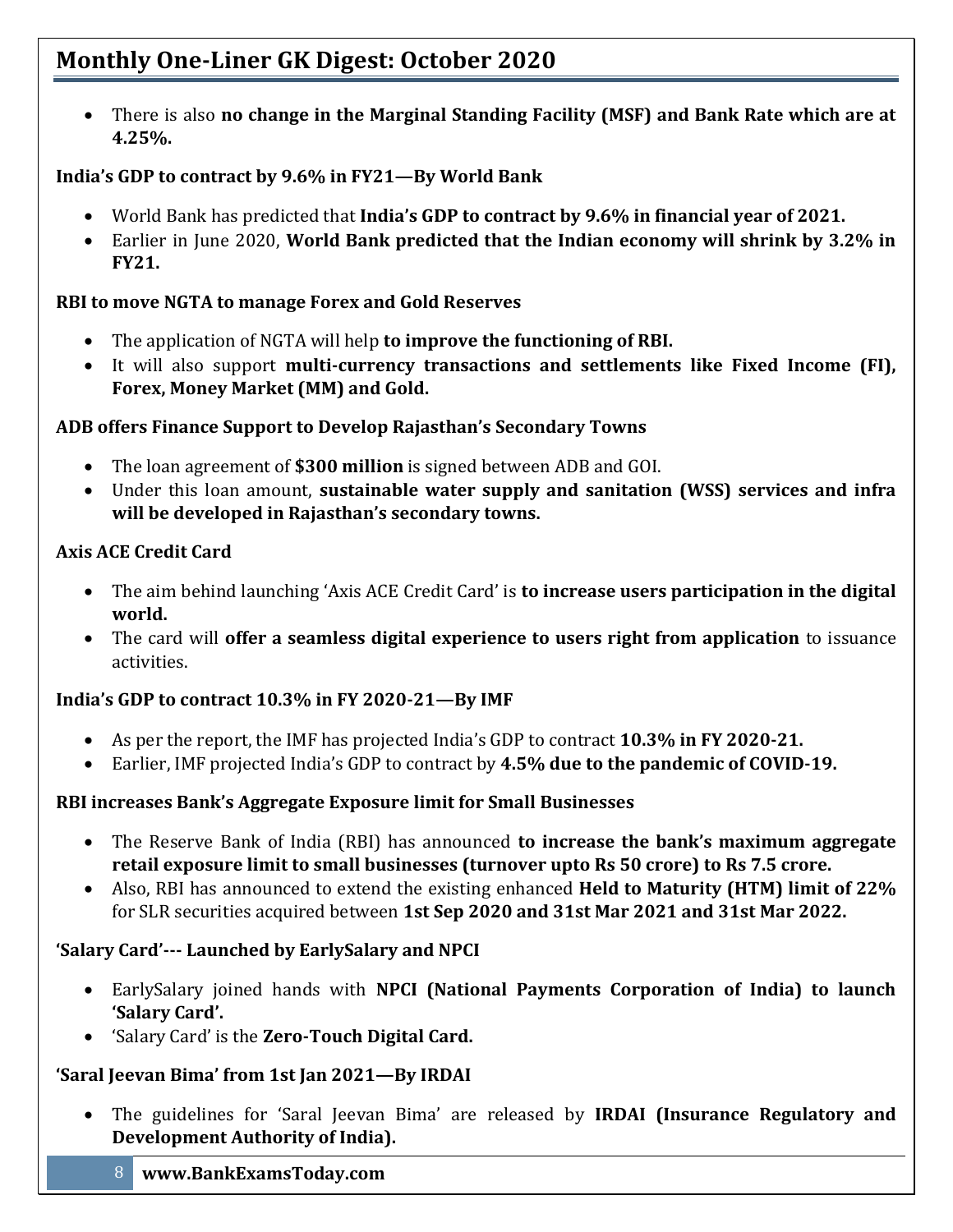IRDAI has made mandatory of offering this **insurance policy by all life insurance companies from 1st Jan 2021.**

### **'The HealthyLife Programme'—HDFC Bank and Apollo Hospitals**

- India's private sector bank, **HDFC Bank in partnership with Apollo Hospitals** has launched a 'HealthyLife Programme' for its customers.
- The **'HealthyLife Programme'** is the holistic heathcare solution.

### **'Invest 4G'- By Canara HSBC OBC Life Insurance**

- **Canara HSBC Oriental Bank of Commerce (OBC)** Life Insurance Company has launched 'Invest 4G'.
- 'Invest 4G' is a **unit-linked individual life insurance cum savings plan.**

### **ADB to provide loan for Road Improvements in Maharashtra**

- The **loan agreement of \$177 million** is signed between them.
- This loan amount will be used to upgrade **450km of highways and major district roads in Maharashtra.**

### **IND Spring Board—By Indian Bank and IIT Madras Incubation Cell**

- **Indian Bank partnered with IIT Madras Incubation Cell (IITMIC)** to launch 'IND SpringBoard', which is the credit facility to fund startups.
- 'IND SpringBoard' will offer an exclusive credit facility of up to **Rs 50 crore for startups in order to fulfil their capital requirements and purchase of machinery and equipment.**

### **RBI fixed minimum NOF size to HFCs at Rs 25 crore**

- RBI has revised regulatory framework for HFCs under which minimum Net Owned Funds (NOF) size for **HFCs is fixed to Rs 25 crore.**
- As per this, HFC having CoR (Certificate of Registration) and having NOF less than Rs 25 crore will be required to achieve **NOF of Rs 15 crore by 31st March 2022 and Rs 25 crore by 31st March 2023.**

### **'Delhi Metro-SBI Card'**

- **SBI Card and Payment Services (SBI Cards)** in partnership with Delhi Metro Rail Corporation (DMRC) launched 'Delhi Metro-SBI Card'.
- The card is a **credit card as well as a metro smart card.**

### **SVC Co-operative Bank partners with NPCI**

- The **Shamrao Vithal Co-operative Bank Ltd (SVC Bank)** has entered into a partnership with National Payments Corporation of India (NPCI).
- They have entered into a **partnership to launch a rewards programme.**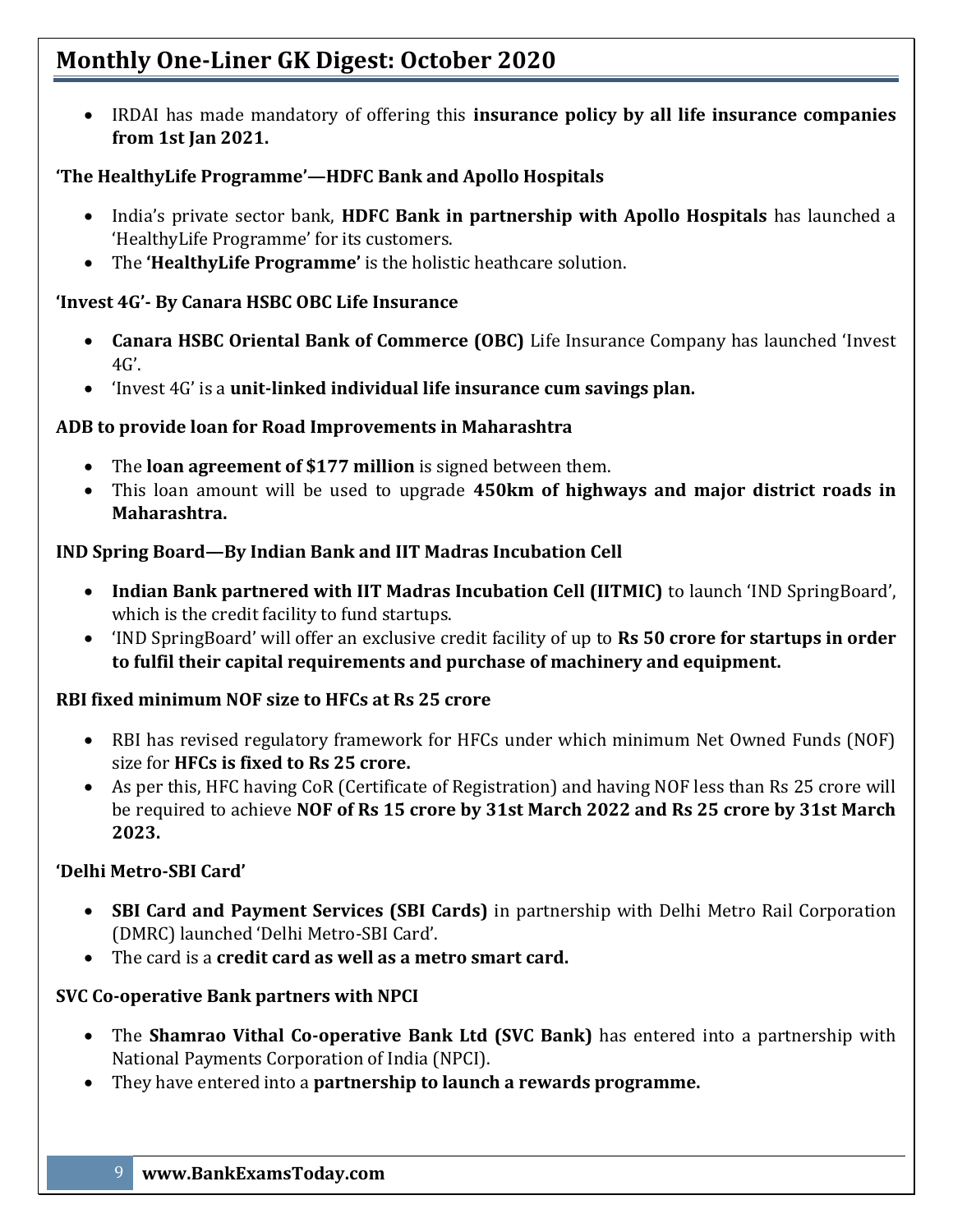### **RBI asks lenders to Implement Waiver of Interest on Interest Scheme**

 The Reserve Bank of India (RBI) has asked lending institutions including NBFCs, to implement waiver of interest on **interest for loans of up to Rs 2 crore for 6 months moratorium period beginning from 1st March 2020.**

### **CSB Bank Ltd partners with IIFL Finance Ltd**

- **Catholic Syrian Bank Ltd partnered with IIFL Finance Ltd** to offer gold loans in untapped locations of rural areas.
- They have entered into a partnership **to source and manage the retail gold loan assets.**

### **SBI signs loan agreement with JBIC and Other Finance Lenders**

- The **State Bank of India (SBI) has signed a loan agreement** with the Japan Bank for International Cooperation (JBIC) and other finance lenders.
- The loan agreement of up to **\$1 billion is signed.**

### **IndusInd Bank—First Bank to go live on RBI's 'Account Aggregator Framework'**

- IndusInd Bank has gone live as a **'Financial Information Provider' (FIP) under the new 'Account Aggregator Framework (AAF)'** of the Reserve Bank of India (RBI).
- <span id="page-10-0"></span>Thus, **IndusInd Bank has become the first bank to do so.**

### **INDEX AND RANKING**

### **Data Governance Quality Index**

- The Data Governance Quality Index (DGQI) was conducted by **Development Monitoring and Evaluation Office (DMEO), NITI Aayog.**
- The Department of Fertilisers also secured **3rd rank position among 65 ministries** and departments with a **score of 4.11 out of scale of 5.**

### **3rd Edition of CRI Index 2020**

- The **Commitment to Reducing Inequality (CRI) Index 2020** is released by 'Oxfam International and Development Finance International.
- As per the released ranking in this report, **India has been ranked at 129th position among 158 countries.**

### **Global Hunger Index 2020**

- India has marked the **rank position of 94th among 107 countries** in this index.
- As per the report, India comes under **'serious category' with a score of 27.2.**

### **Asia Power Index 2020**

- **Sydney based Lowy Institute** has released Asia Power Index 2020.
- As per the index rankings, India has been ranked at **4th spot with a score of 39.7 out of 100.**
	- 10 **www.BankExamsToday.com**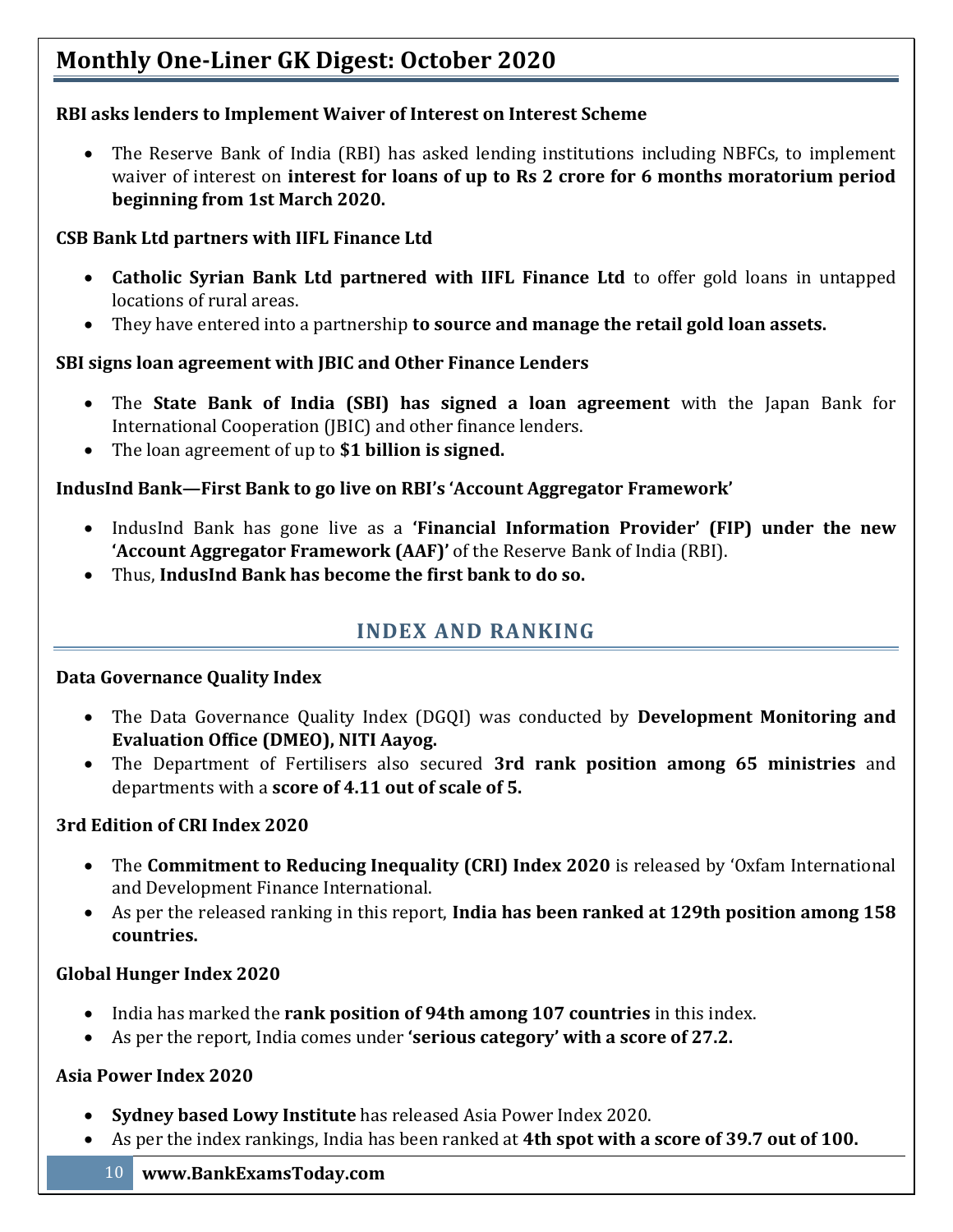### **Global Finances Safest Banks 2020**

- The Global Finances has released its **29th annual ranking of World's Safest Banks.**
- As per the ranking, DBS Bank, **Singapore is recognized as the Safest Bank in Asia for 12th consecutive year.**

### **REPORTS**

#### <span id="page-11-0"></span>**Crime in India Report 2019**

- A total of 8257 cases are registered for the crime against Scheduled Tribes (STs). There is **increase of 26.5% in crime cases** against STs compared to 2018.
- Madhya Pradesh has registered the highest **crime cases against STs with the number of 1922 cases.**

### **'Poverty and Shared Prosperity 2020: Reversal of Fortune'**

- **World Bank Group has released a Biennial report** titled 'Poverty and Shared Prosperity 2020: Reversal of Fortune.
- This report states that this time **it is first to rise in extreme poverty percentage in the past 20 years.**

### **44th OECD International Migration Outlook 2020 Report**

- As per this report, India has marked the **2nd rank position in terms of migrants going to OECD** countries and acquiring citizenship of those countries.
- **China has marked the first rank** in this ranking.

### **Indian Tourism Statistics 2020 Report**

- **Uttar Pradesh has emerged as the top destination** for attracting a large number of an Indian tourist in the state in 2019.
- Around **53.6 crores domestic tourist visited UP in 2019.** This estimation contributes to 23.1% of total travellers.

<span id="page-11-1"></span>

| <b>Name of the Person</b>               | <b>Designation</b>                                   |
|-----------------------------------------|------------------------------------------------------|
| Sheikh Nawaf Al-Ahmad Al-Jaber Al-Sabah | New emir of Kuwait                                   |
| Ajay Kumar Bhalla                       | Head the panel set by GOI to examine all Chinese     |
|                                         | <b>Foreign Investment Proposals</b>                  |
| Souray Ganguly                          | Brand Ambassador of Bengal Peerless Housing          |
|                                         | Development Company Limited                          |
| Charanjit Attra                         | Chief Financial Officer (CFO) of State Bank of India |
| G Subramonia Iyer                       | Head of 3 member interim Committee of Directors      |
|                                         | (CoD) to exercise the power of MD and CEO of         |
|                                         | Dhanlaxmi Bank Ltd                                   |

### **APPOINTMENTS**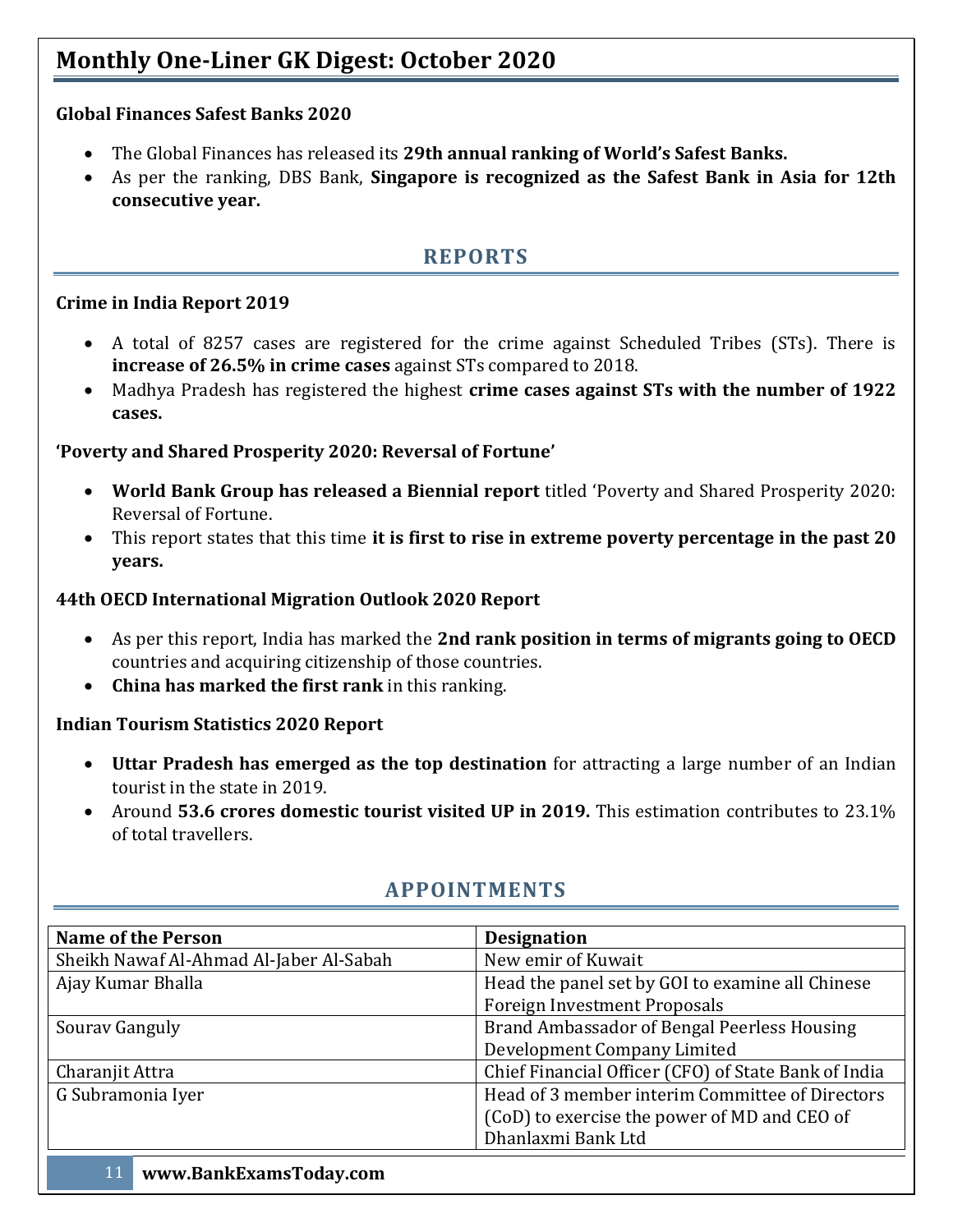| <b>IPS MA Ganapathy</b>                                           | Director General (DG) of the Bureau of Civil                         |
|-------------------------------------------------------------------|----------------------------------------------------------------------|
|                                                                   | <b>Aviation Security (BCAS)</b>                                      |
| Prof Ashima Goyal, Prof Jayanth R Varma and Dr<br>Shashanka Bhide | Members of RBI's Monetary Policy Committee<br>(MPC)                  |
| Dinesh Kumar Khara                                                | Chairman of State Bank of India (SBI)                                |
| Ajinkya Rahane                                                    | <b>Brand Ambassador of Hudle</b>                                     |
| I Venkatramu                                                      | MD and CEO of India Post Payments Bank (IPPB)                        |
| Bishr Al-Khasawneh                                                | Prime Minster of Jordan                                              |
| Sadyr Zhaparov                                                    | Acting Prime Minster of Kyrgyzstan                                   |
| Nilesh Shah                                                       | Chairman of AMFI (Association of Mutual Funds in<br>India)           |
| Saurabh Nanavati                                                  | Vice-Chairman of AMFI (Association of Mutual                         |
|                                                                   | Funds in India)                                                      |
| Piyush Goyal                                                      | Ministry of Consumer Affairs, Food and Public                        |
|                                                                   | Distribution                                                         |
| <b>Chetan Anand</b>                                               | <b>Brand Ambassador of Transform</b>                                 |
| M S Ananth                                                        | Head the committee which will frame the                              |
|                                                                   | <b>Professional Engineers Bill</b>                                   |
| Rajiv Gauba                                                       | Head the panel of secretaries set up by GOI to                       |
|                                                                   | streamline Telecom Spectrum Allocation                               |
| Costantina Dita                                                   | Brand Ambassador of World Athletics Half                             |
|                                                                   | <b>Marathon Championships 2020</b>                                   |
| Dr Michael Irani                                                  | Interim President of International Weightlifting<br>Federation (IWF) |
| Vishal V. Sharma                                                  | Next Permanent Representative of India to                            |
|                                                                   | UNESCO's Permanent Delegation of India with the                      |
|                                                                   | rank of Ambassador                                                   |
| Justice Madan Lokur                                               | Supreme Court to monitor steps to prevent stubble                    |
|                                                                   | burning                                                              |
| Rohan Jaitley                                                     | President of Delhi and District Cricket Association                  |
|                                                                   | (DDCA)                                                               |
| Jacinda Ardern                                                    | Prime Minister of New Zealand                                        |
| Rajkiran Rai G                                                    | Chairman of India Bank's Association (IBA)                           |
| Dinesh Kumar Khara                                                | Deputy-Chairman of India Bank's Association (IBA)                    |
| Madhabi Puri Buch                                                 | Head the Market Data Advisory Committee (MDAC)                       |
| P Umesh                                                           | Head 9 member panel setup by IRDAI to examine                        |
|                                                                   | the need for Standard Cyber Liability Insurance                      |
| Lewis Hamilton                                                    | Brand ambassador for LG Signature                                    |
| Priyanka Chopra                                                   | Brand ambassador for B-Fizz                                          |
| Neena Malhotra                                                    | Next Ambassador to the Republic of San Marino                        |
| Saad al-Hariri                                                    | Prime Minister of Lebanon                                            |
| Sushil Kumar Singhal                                              | Next High Commissioner of India to Solomon                           |
|                                                                   | Islands                                                              |
| Apurva Chandra                                                    | Chairperson of Governing Body of International                       |
|                                                                   | Labour Organisation (ILO)                                            |
| Rajiv Kumar                                                       | Head the committee which will evaluate reforms in                    |
| www.DonkEyomeTodov.com                                            | urban planning education system                                      |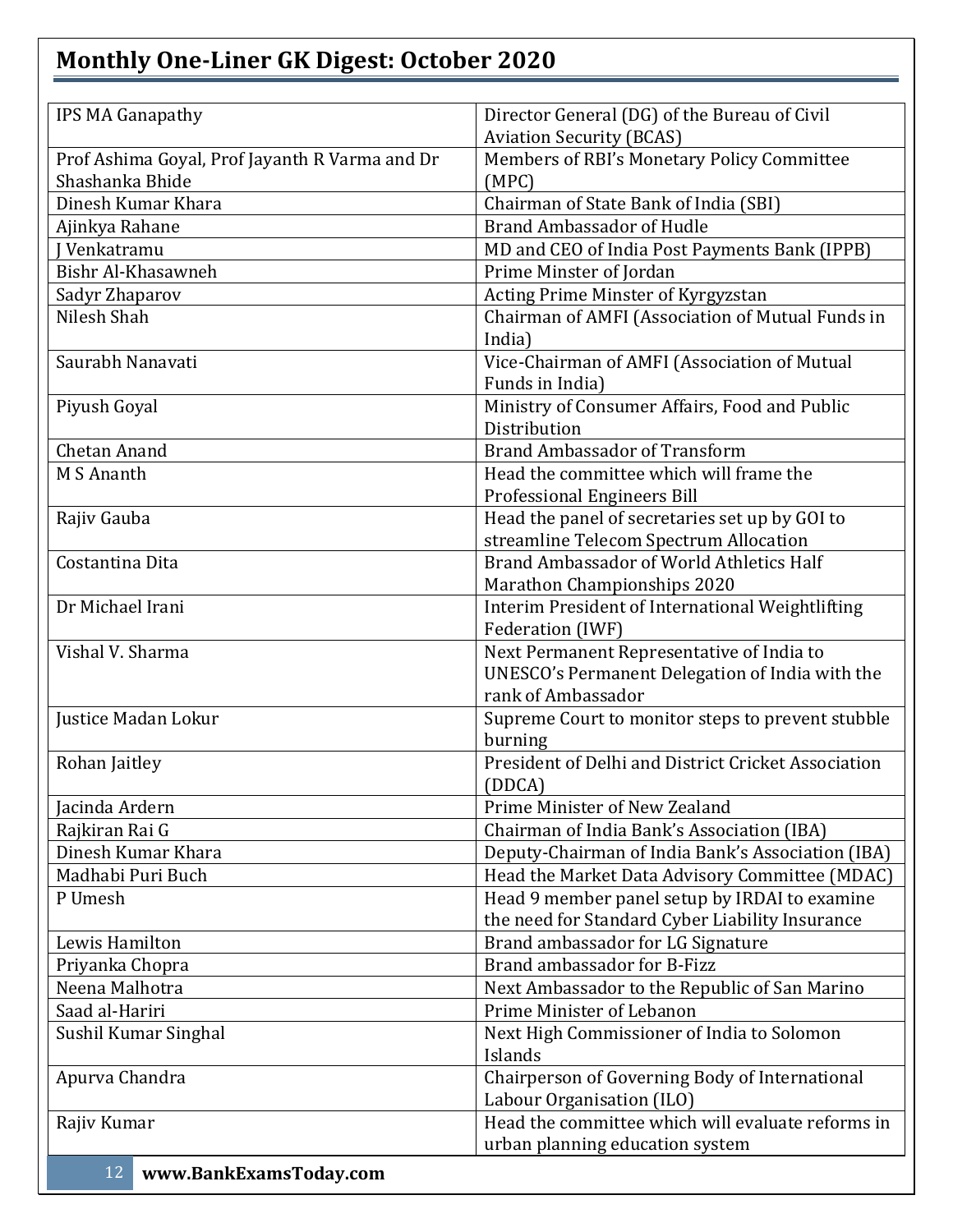| Rohit Sharma        | Brand Ambassador for Vega               |
|---------------------|-----------------------------------------|
| Luis Arce           | President of Bolivia                    |
| Wavel Ramkalawan    | President of Seychelles                 |
| Alpha Conde         | President of Guinea                     |
| Yashvardhan K Sinha | Chief Information Commissioner of India |
| Rohit Sharma        | Brand Ambassador for Dr Trust           |

# **AWARDS AND HONOURS**

<span id="page-13-0"></span>

| <b>Awardee</b>                             | Award                                                        |
|--------------------------------------------|--------------------------------------------------------------|
| Sanjay Singh                               | '2020 Gandhi Award'                                          |
| Harvey J. Alter (America), Charles M. Rice | Noble Prize in Physiology or Medicine                        |
| (America) and Michael Houghton (Britain)   |                                                              |
| Ratan Tata                                 | IACC (Indo-American Chamber of Commerce) lifetime and        |
|                                            | Global Excellence Award                                      |
| Ales Bialiatsli (Belarus), Nasrin Sotoudeh | Right Livelihood Award 2020                                  |
| (Iran), Bryan Stevenson (US) and Lottie    |                                                              |
| Cunningham Wren (Nicaragua)                |                                                              |
| Roger Penrose (UK), Reinhard               | Nobel Prize in Physics 2020                                  |
| Genzel (Germany) and Andrea                |                                                              |
| Ghez (America)                             |                                                              |
| Emmanuelle Charpentier and Jennifer A      | Nobel Prize in Chemistry 2020                                |
| Doudna                                     |                                                              |
| Louise Gluck (American Poet)               | Nobel Prize in Literature 2020                               |
| Nityanand Nayak (Odia Poet)                | Sarala Puraskar                                              |
| World Food Programme                       | Nobel Prize in Peace 2020                                    |
| Paul R. Milgrom and Robert B Wilson        | Noble Prize in Economic Sciences 2020                        |
| <b>Bank of Ghana</b>                       | Central Bank of the Year Award 2020                          |
| Mark Carney                                | Governor of the year at Central Bank of the Year Award       |
|                                            | 2020                                                         |
| Aishwarya Sridhar                          | 2020 Wildlife Photographer of the Year Award                 |
| Seema Gupta                                | 17th annual Stevie Award for Women in Business               |
| Global Himalayan Expedition (GHE) of       | 2020 UN Global Climate Action Award                          |
| India                                      |                                                              |
| Dr Satish Mishra                           | 'Dr. Tulsi Das Chugh Award 2020' by National Academy of      |
|                                            | <b>Medical Sciences</b>                                      |
| Late Actor Om Puri                         | Lifetime Achievement Award 2020 at 3rd India                 |
|                                            | International Film Festival of Boston                        |
| Chef Vikas Khanna                          | 'Pride of India', a special award at 3rd India International |
|                                            | <b>Film Festival of Boston</b>                               |
|                                            | <b>Shanti Swarup Bhatnagar Prize 2020</b>                    |
| Category                                   | <b>Name of Winner</b>                                        |
| <b>Biological Science</b>                  | Dr Subhadeep Chatterjee                                      |
|                                            | Dr Vatsala Thirumalai                                        |
| <b>Chemical Science</b>                    | Dr Jyotirmayee Dash                                          |
|                                            | Dr Subi Jacob George                                         |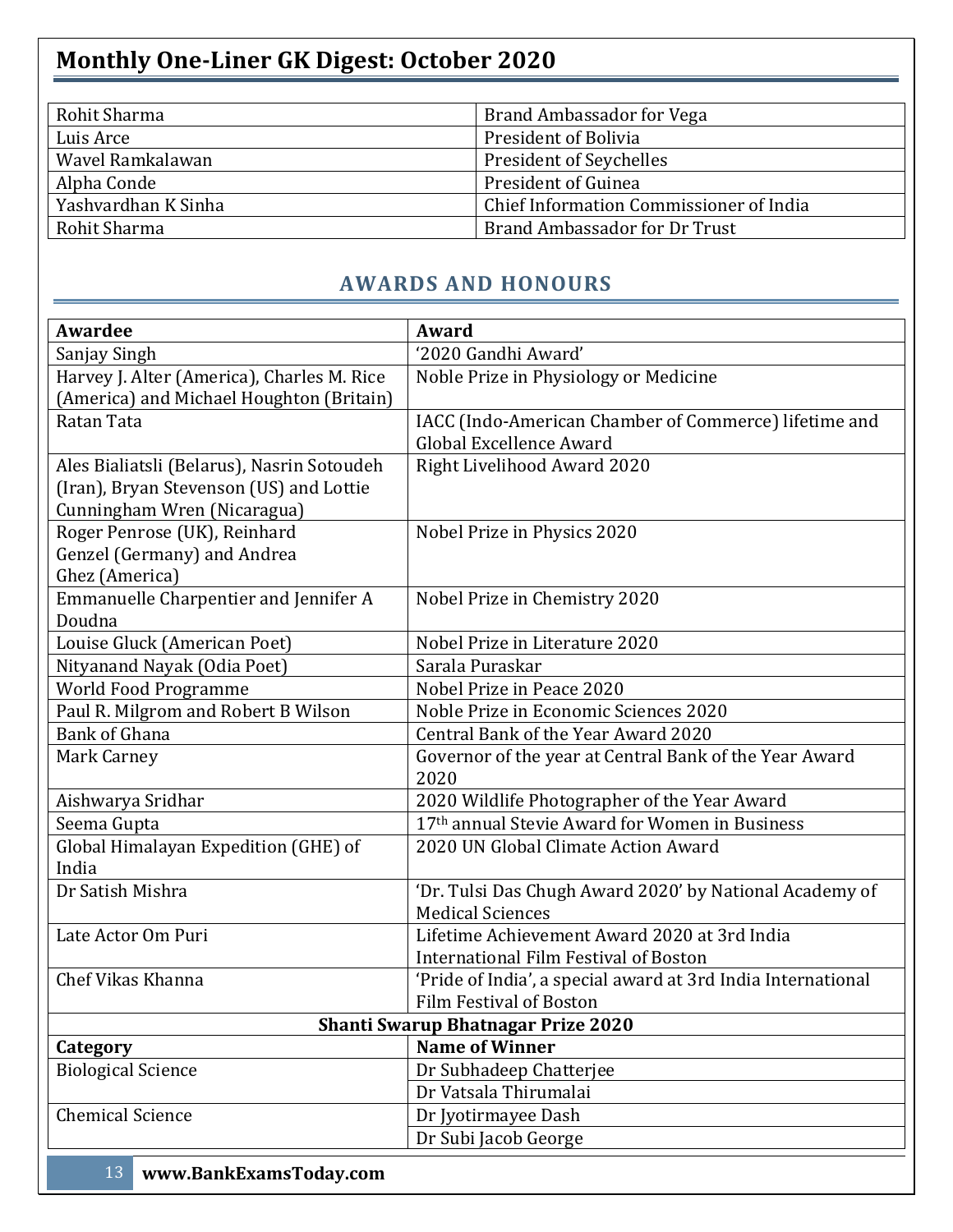| Earth, Atmosphere, Ocean and Planetary | Dr Abhijeet Mukherjee      |
|----------------------------------------|----------------------------|
| Science                                | Dr Suryendu Dutta          |
| <b>Engineering Science</b>             | Dr Amol Arvindrao Kulkarni |
|                                        | Dr Kinshuk Dasgupta        |
| <b>Mathematics Science</b>             | Dr UK Anandavardhanan      |
|                                        | Dr Rajat Subhra Hazra      |
| Medicine Science                       | Dr Bushra Ateeq            |
|                                        | Dr Ritesh Agrawal          |
| <b>Physics Science</b>                 | Dr Rajesh Ganapathy        |
|                                        | Dr Surajit Dhara           |

### **IMPORTANT DAYS**

<span id="page-14-0"></span>

| <b>Date</b>                                              | <b>Day</b>                            | <b>Theme</b>                           |
|----------------------------------------------------------|---------------------------------------|----------------------------------------|
| 1st October 2020                                         | International Day of Older            | Theme: Pandemics: Do they              |
|                                                          | Persons                               | change how we address age and          |
|                                                          |                                       | ageing?                                |
| 2 <sup>nd</sup> October 2020                             | International Day of Non-             | $\sim$ $\sim$                          |
|                                                          | Violence                              |                                        |
| 4 <sup>th</sup> October 2020                             | World Animal Welfare Day              | $\sim$ $\sim$                          |
| 4 <sup>th</sup> October to 10 <sup>th</sup> October 2020 | World Space Week                      | Theme: Satellites Improve Life         |
| 5 <sup>th</sup> October 2020                             | World Teacher's Day                   | Theme: 'Teachers: Leading in           |
|                                                          |                                       | crisis, reimagining the future'        |
| 5 <sup>th</sup> October 2020                             | World Habitat Day                     | Theme: 'Housing for all-A better       |
|                                                          |                                       | urban future'                          |
| 2 <sup>nd</sup> October to 8 <sup>th</sup> October 2020  | National Wild Life Week               | Theme: 'RoaR (Roar and                 |
|                                                          |                                       | Review)-Exploring Human-               |
|                                                          |                                       | Animal Relationship'                   |
| 7 <sup>th</sup> October 2020                             | <b>World Cotton Day</b>               | $\overline{\phantom{a}}$               |
| 8 <sup>th</sup> October 2020                             | Indian Air Force Day                  | $\overline{a}$                         |
| 9th October 2020                                         | World Post Day                        | --                                     |
| 10th October 2020                                        | <b>National Postal Day</b>            |                                        |
| 10th October 2020                                        | World Mental Health Day               | Theme: 'Mental Health for All'         |
| 9th October to 15th October 2020                         | <b>National Postal Week</b>           | <b>Every Year National Postal Week</b> |
|                                                          |                                       | is marked to create awareness          |
|                                                          |                                       | about the role of postal services      |
|                                                          |                                       | in the country.                        |
| 10th October 2020                                        | <b>World Migratory Day</b>            | <b>Theme: 'Birds Connect Our</b>       |
|                                                          |                                       | World'                                 |
| 11 <sup>th</sup> October 2020                            | International Day of Girl Child       | Theme: 'My Voice, Our Equal            |
|                                                          |                                       | Future'                                |
| 12th October 2020                                        | World Arthritis Day                   | $\overline{a}$                         |
| 13th October 2020                                        | <b>International Day for Disaster</b> | $\sim$ $\sim$                          |
|                                                          | Reduction                             |                                        |
| 14th October 2020                                        | International Standards Day or        | Theme: 'Protecting the planet          |
|                                                          | World Standards Day                   | with standards'                        |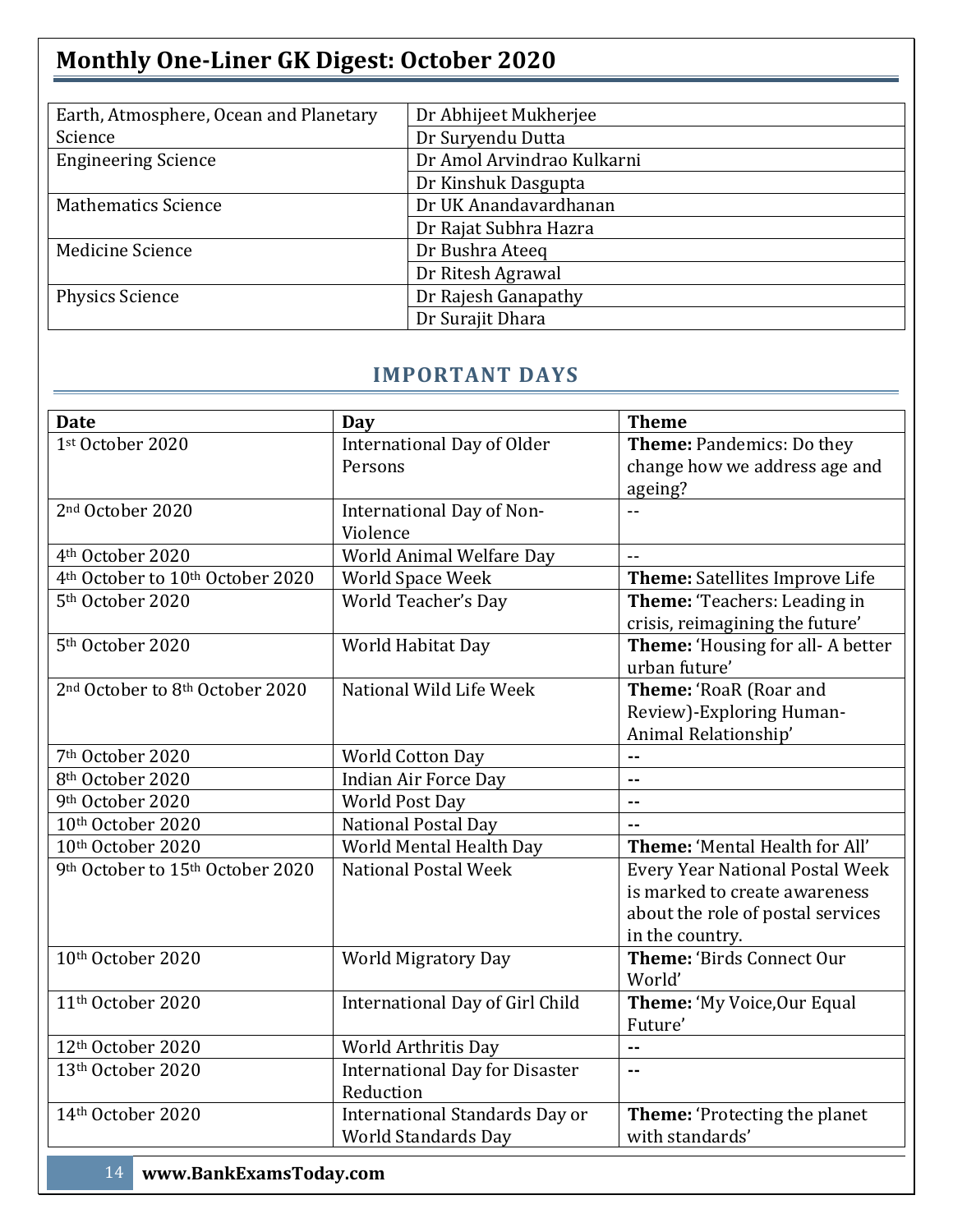| 15th October 2020             | <b>World Students Day</b>               | $\overline{a}$                   |
|-------------------------------|-----------------------------------------|----------------------------------|
| 15th October 2020             | <b>International Day of Rural</b>       | Theme: 'Building rural women's   |
|                               | Women                                   | resilience in the wake of COVID- |
|                               |                                         | 19'                              |
| 15th October 2020             | Global Handwashing Day                  | Theme: 'Hand Hygiene for all'    |
| 16th October 2020             | World Food Day                          | Theme: 'Grow, Nourish, Sustain   |
|                               |                                         | Together'                        |
| 17th October 2020             | <b>International Day of Eradication</b> | Theme: 'Acting together to       |
|                               | of Poverty                              | achieve social and environmental |
|                               |                                         | justice for all'                 |
| 20th October 2020             | <b>World Statistics Day</b>             | Theme: 'Connecting the World     |
|                               |                                         | with data we can trust'          |
| 20th October 2020             | World Osteoporosis Day                  | Theme: 'That's Osteoporosis'     |
| 20th October 2020             | <b>International Chef's Day</b>         | Theme: 'Healthy food for the     |
|                               |                                         | future'                          |
| 21st October 2020             | National Police Commemoration           | $\overline{a}$                   |
|                               | Day                                     |                                  |
|                               |                                         |                                  |
| 22 <sup>nd</sup> October 2020 | <b>International Stuttering</b>         | Theme: 'Journey of Words-        |
|                               | <b>Awareness Day</b>                    | Resilience and Bouncing Back'    |
| 23rd October 2020             | World Snow Leopard Day                  |                                  |
| 24th October 2020             | World Polio Day                         | Theme: 'A win against polio is a |
|                               |                                         | win for global health'           |
| 24th October 2020             | World Development Information           | ۰.                               |
|                               | Day                                     |                                  |
| 24th October 2020             | <b>United Nations Day</b>               | --                               |
| 27th October 2020             | World Day for Audiovisual               | Theme: Your Window to the        |
|                               | Heritage                                | World                            |
| 27th October to 2nd Nov 2020  | Vigilance Awareness Week                | --                               |
| 27th October 2020             | 74th Infantry Day of Indian Army        | ۰.                               |
| 28th October 2020             | <b>International Animation Day</b>      | $\overline{\phantom{a}}$         |
| 29th October 2020             | <b>International Internet Day</b>       | --                               |
| 31st October 2020             | National Unity Day or Rashtriya         | $\overline{\phantom{a}}$         |
|                               | Ekta Diwas                              |                                  |

### **MOUS SIGNED**

### <span id="page-15-0"></span>**NITI Aayog and Embassy of Netherland signs SoI**

- **NITI (National Institution for Transforming India) Aayog and Embassy of Netherland**, New Delhi has signed Statement of Intent (SoI).
- The SoI is signed **to support Decarbonization and Energy Transition Agenda for utilising** and accommodating cleaner and more energy.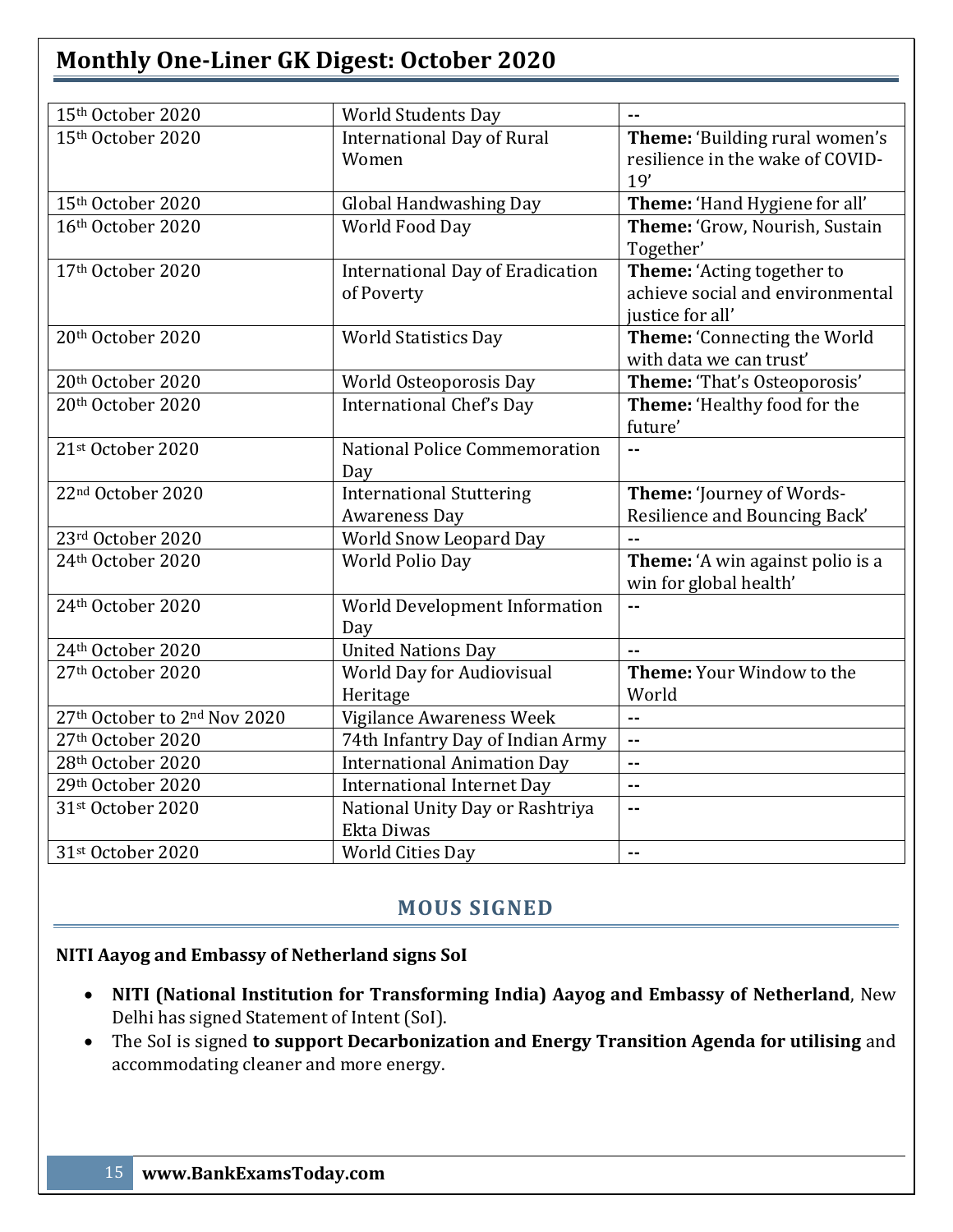### **SBI and HUL signs MoU**

- SBI will also offer UPI based solutions **to retailers to have safe and hassle free cashless payments to dealers through** an app called 'Shikhar'.
- A corporate package will be offered to HUL employees which will **provide them retail products at competitive prices.**

### **MoHUA signs MoU with Swiggy**

- The **Ministry of Housing and Urban Affairs signed MoU** with food aggregator Swiggy in order to provide online platform for street food vendors.
- The MoU is signed under **PM Svanidhi Scheme.**

### **MoU signed between ISLRTC and NCERT**

 The Indian Sign Language Research and Training Centre (ISLRTC) has signed MoU with National Council of Educational Research and Training (NCERT) with an aim **to make educational materials accessible to hearing-impaired children.**

### **IFFCO and Prasar Bharti to promote new Agricultural Innovations and Technology**

- **Indian Farmers Fertilisers Cooperative Limited (IFFCO)** has signed MoU with Prasar Bharti.
- The MoU is signed **to broadcast and promote the latest agricultural innovation and technology during a program organized in Prithi Bhavan, New Delhi.**

### **NABARD signs 3 MoU with SBI**

- The **National Bank for Agriculture and Rural Development (NABARD)** has signed three MoUs with the State Bank of India (SBI).
- The MoU is signed **to extend credit support for NABARD Projects.**

### **BSE signs MoU with Telangana Gov. and GlobalLinker**

- Bombay Stock Exchange (BSE) has signed MoU with **Industries and Commerce Department of Telangana Government and GlobalLinker.**
- BSE will support MSME in tackling their **finance access issues and will help to increase their credibility.**

### **Cochin Shipyard Ltd signed MoU with Fincantieri S.P.A.**

- Italy's Fincantieri S.P.A. is one of the **world's largest shipbuilding group** which is operating 18 shipyards in four continents.
- This partnership will prove beneficial for **business development with mutual benefits.**

### **ICSSR signs pact with European Commission**

- Indian Council of Social Science Research (ICSSR) has signed a pact with **European Commission virtually.**
- The pact was virtually signed by Member **Secretary of ICSSR, Virendra Kumar Malhotra and Ambassador of European Union to India, Ugo Astuto.**
	- 16 **www.BankExamsToday.com**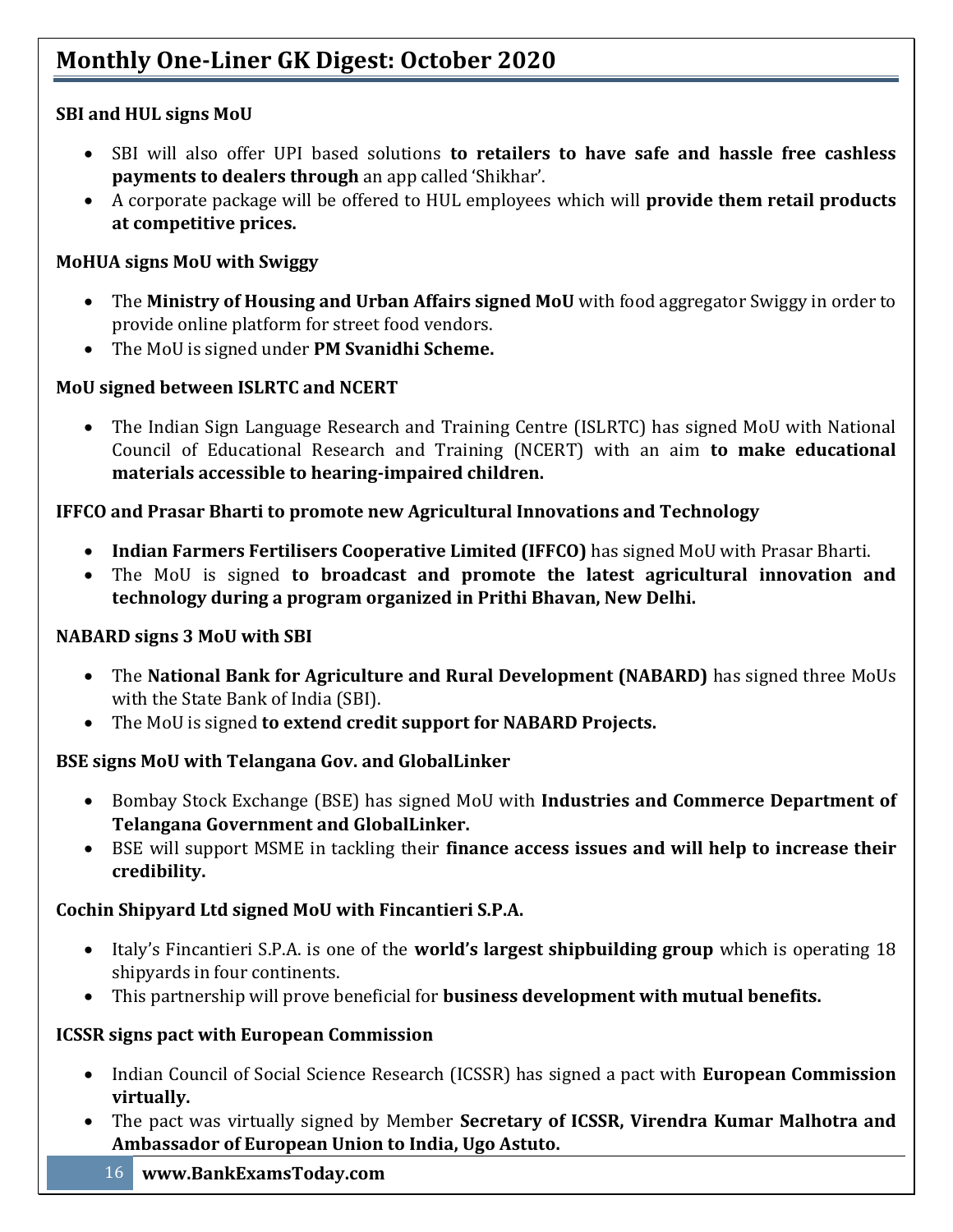### **GOVERNMENT SCHEMES**

### <span id="page-17-0"></span>**'Pathashree Abhijan' Scheme— West Bengal**

- **Government of West Bengal** launched 'Pathashree Abhijan' Scheme.
- A fund of **Rs 500 crores has been sanctioned for 'Pathashree Abhijan' Scheme.**

### **'Mukhya Mantri Saur Swarojgar Yojana'--Uttarakhand**

- The yojana is launched with an aim **to boost self-employment capability in youth and promote the production of Green Energy.**
- The scheme will **offer employment opportunities in Green Energy Sector** to around 10,000 youths and migrants.

### **'Swanirbhar Nari: Atma Nirbhar Assam Scheme'**

- The scheme aims **to empower women who are economically backward in Assam.**
- **Around 3.72 lakh Sustainable Individual Assets** and 822 Community Assets will be created for this scheme.

### **Physical distribution of Property Cards under SVAMITVA Scheme**

- **Prime Minister Narendra Modi** launched physical distribution of property card programme under SVAMITVA Scheme.
- SVAMITVA Scheme stands for **Survey of Villages and Mapping with Improvised Technology in Village Areas (SVAMITVA).**

### **Ayushman Sahakar Scheme**

- Narendra Singh Tomar, **Union Agriculture Minister has launched Ayushman Sahakar Scheme.**
- This Ayushman Sahakar scheme is an unique way which will assist cooperatives **to play a vital role in creating healthcare infrastructure in India.**

### **'YSR Bima' Scheme—Andhra Pradesh**

- The scheme will offer **insurance cover to the beneficiary in case of death or accident** of their family members.
- The insurance cover amount will be **directly credited into the bank account of the beneficiary within 15 days of making claim.**

### **DEFENCE**

### <span id="page-17-1"></span>**Defence Minister launched DISC-4, iDEXFauji Initiative and PMA Guidelines**

 **Union Defence Minister Rajnath Singh launched 'Defence India Startup Challenge-4'** (DISC-4) at the iDEX event (iDEX event was launched in 2018 by Department of Defence Production).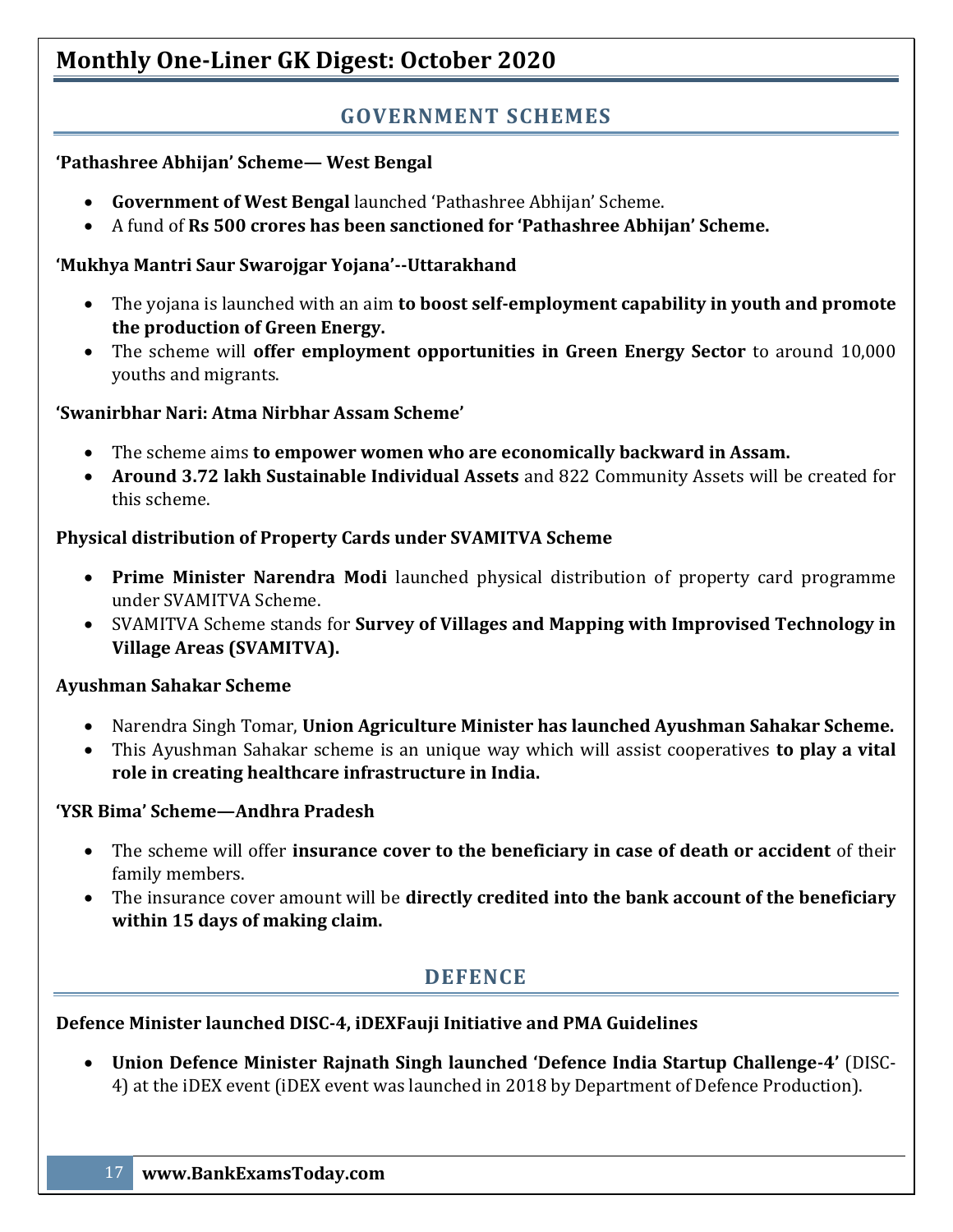### **DRDO successfully Test-Fired 'Rudram-1'**

- 'Rudram-1' is a **new generation anti-radiation missile.**
- It was **test fired at Wheeler Island off the coast of Odisha** and was launched from SU-30 Mk1 fighter aircraft.

### **Exercise Suraksha Kavach**

- The Suraksha Kavach Exercise is the **joint exercise of Maharashtra Police and Indian Army.**
- The exercise was **conducted in Lulla Nagar, Pune, Maharashtra.**

### **DG of Shipping notified as National Authority for Recycling of Ships**

- **Government of India has notified Directorate General (DG)** of Shipping as National Authority for Recycling of Ships.
- Thus, the DG Shipping is notified with the designation with apex authority for **ship recycling industry of India under Section 3, Recycling of Ships Act 2019.**

### **Webinar and Expo Held for India-Kazakhstan Defence Cooperation**

- A **webinar and expo between India and Kazakhstan** was held.
- The webinar was organized by **Department of Defence Production, Ministry of Defence through FICCI.**

### **SLINEX 2020 Naval Exercise**

- **Indian Navy and Sri Lankan Navy jointly conducts** annual joint exercise named as SLINEX 2020.
- The 8th SLINEX 2020 has begun from **19 Oct 2020 and will be held till 21st Oct 2020.**

### **India successfully Test Fired BrahMos Missile**

- BrahMos is basically a **supersonic cruise missile.**
- It was test fired from an **indigenously developed stealth destroyer of the Indian Navy** in the Arabian Sea. The stealth destroyer was the INS Chennai, from which it was fired.

### **India successfully Test Fired 'SANT' Missile**

- **SANT Missile is developed by DRDO for India Air Force** and is the upgraded version of antitank missile named HeliNa (Helicopter Launched Nag).
- SANT Missile is additionally equipped with the **advanced node-mounted seeker.**

### **Indian Army launched IMS Software and SAI messaging application**

 Indian Army has launched software named as **'Infrastructure Management System' (IMS) and secured messaging application platform called 'Secure Application for the Internet' (SAI).**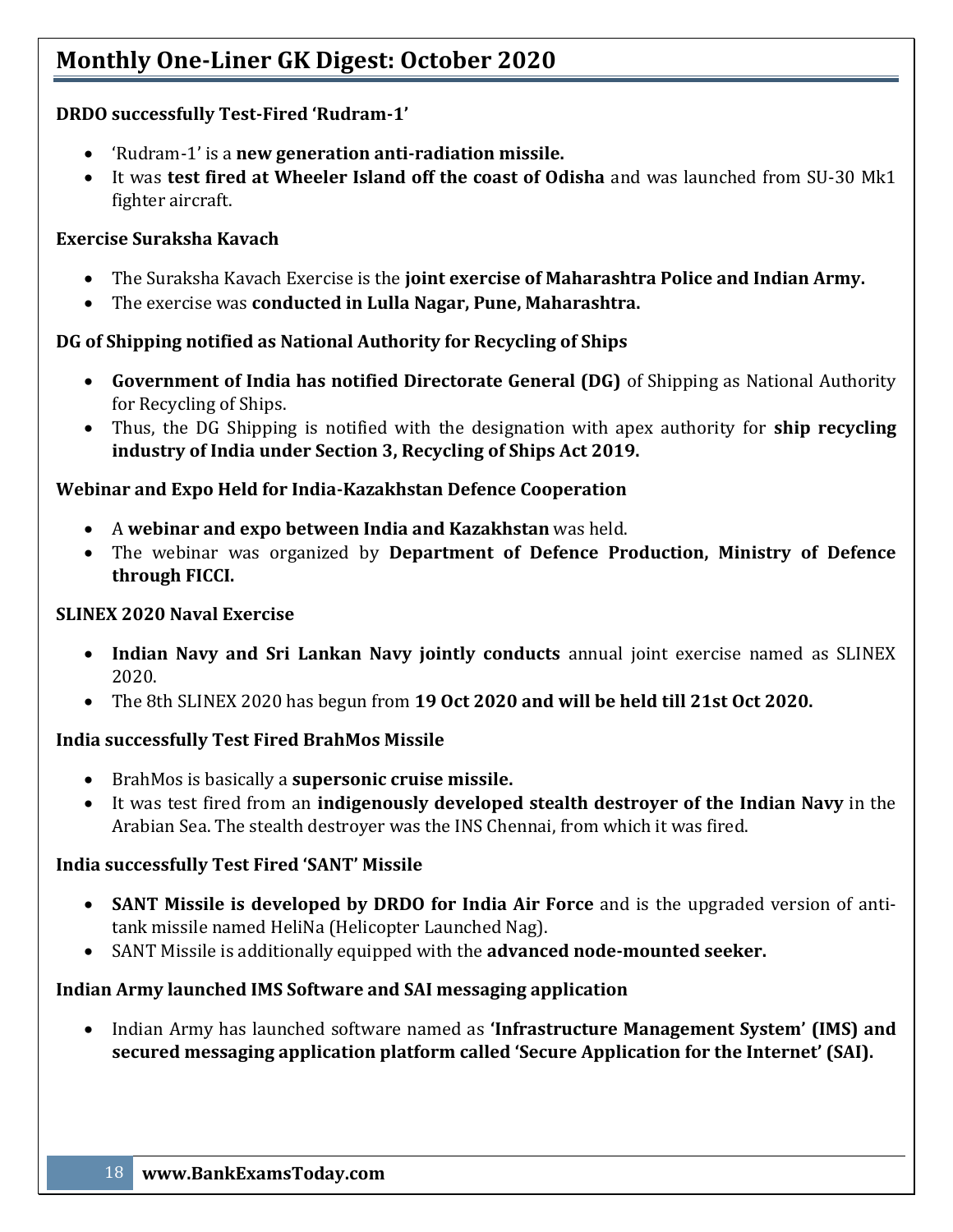### **Indian Navy test fired Anti- Ship Missile**

- The Anti-Ship Missile (AShM) successfully hit **the target with precise accuracy form maximum range.**
- The Anti-Ship Missile (AShM), which is a **guided missile and is designed for use against ships** and large boats.

# **SCIENCE AND TECHNOLOGY**

### <span id="page-19-0"></span>**ISRO set to launch First Venus Mission 'Shukrayaan-1' in 2025**

- The name of **ISRO's first Venus Mission is 'Shukrayaan-1'.**
- ISRO will be launching this **mission with participation of French Space Agency CNES** and Swedish Institute of Space Physics (IRF).

### **DRDO successfully Flight Tested SMART**

- **Defence Research and Development Organisation (DRDO)** successfully conducted flight test of Supersonic Missile Assisted Release of Torpedo (SMART).
- SMART was flight tested from **Dr. Abdul Kalam Island, formerly known as Wheeler Island off the coast of Odisha.**

### **'PARAM Siddhi-AI'—India's fastest HPC-AI Supercomputer**

- The **Centre for Development of Advanced Computing** has announced that it will be commissioning India's largest HPC-AI Supercomputer named as 'PARAM Siddhi –AI'.
- The aim behind **this development is to place India among top countries in world in the sector** of AI supercomputing research and innovation.

### **Indian Navy and ICG conducted 'Sagar Kavach' Coastal Security Exercise**

- The exercise was conducted at **coastal areas of Kerala, Karnataka and Lakshadweep.**
- The aim of 'Sagar Kavach' exercise is **to check the coastal security and improve and update standard operating procedures.** This exercise is assumed to be of high significance in the backdrop of the prevailing security mechanism in India.

### **Department of Science (DST) partnered with IBM**

- The **Department of Science (DST) has entered into partnership with IBM** (International Business Machines) with an aim to receive support from IBM in two of the initiatives of DST.
- Under this partnership, the **scope of two DST initiatives namely, Vigyan Jyoti and Vigyan Prasar (Engage with Science).**

### **13th Animal Discoveries 2019 & 13th Plant Discoveries 2019 Reports by ZSI and BSI**

 The **Zoological Survey of India (ZSI) and Botanical Survey of India (BSI) published reports** titled '13th Animal Discoveries 2019' and '13th Plant Discoveries 2019' respectively.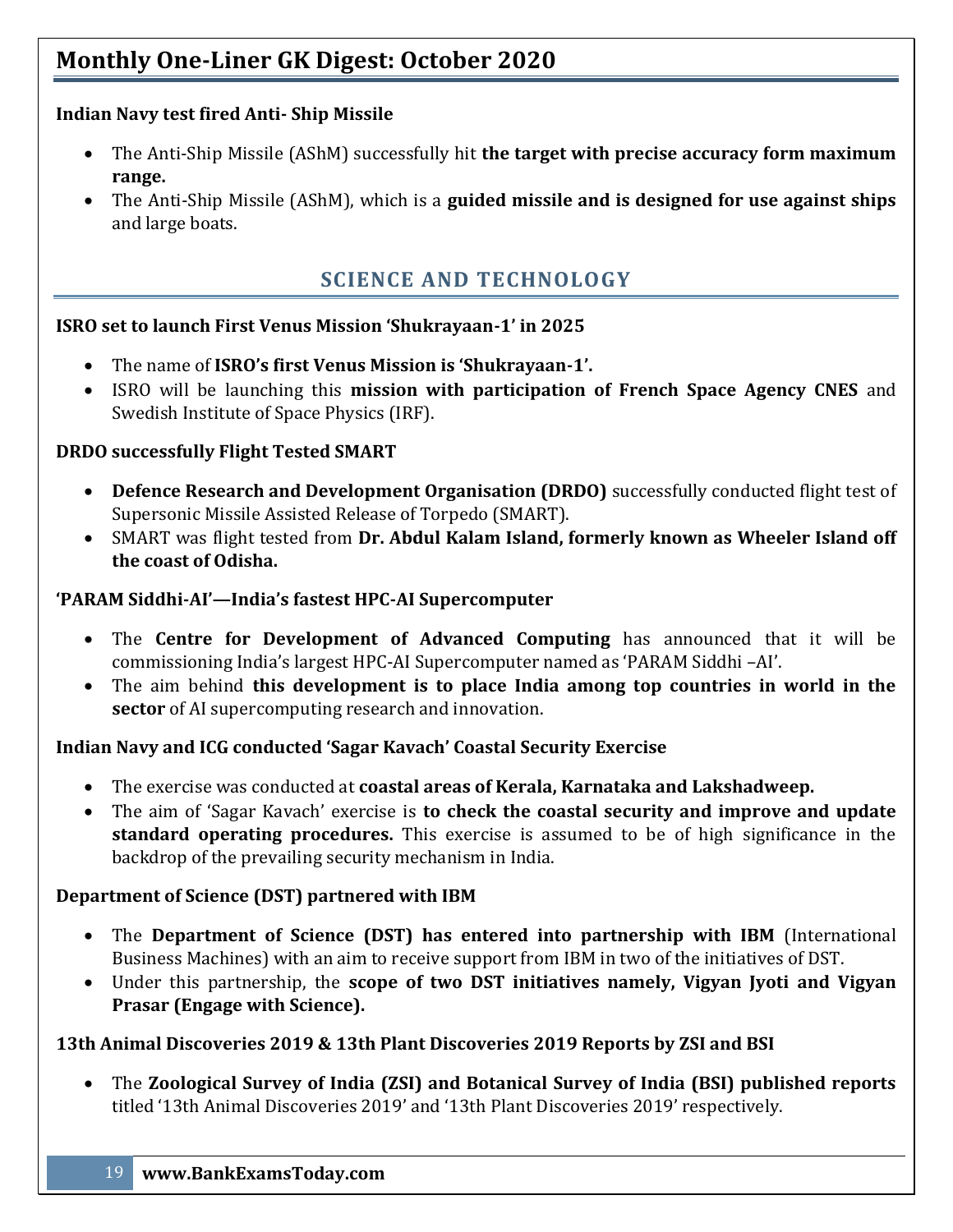The reports were launched by Babul Supriyo, **Union Minister of State for Environment, Forest and Climate Change in an event held in West Bengal.**

### **Intel, IIIT-H, PHFI and Telangana Gov. to launch Applied AI Research Center**

- INAI is an initiative **to apply AI to population-scale problems in the Indian context.**
- INAI will focus on **solving problems and challenges associated with smart mobility segments.** The challenges and problem will be solved through strong ecosystem collaboration.

### **Gov Tech Thon 2020—By NIC, IEEE Computer Society and Oracle**

- Gov Tech Thon 2020 will be jointly organized by **GOI's National Informatics Centre (NIC), IEEE Computer Society and Oracle Corporation.**
- Gov Tech Thon 2020 is a pan **India 36 hours virtual hackathon.**

### **SCALE India Android App—By LSSC**

- The Leather Sector Skill Council (LSSC) has launched **the SCALE India Android phone application.**
- SCALE India app signifies **Skill Certification Assessment for Leather Employees (SCALE).**

### **Frontier Technologies CIC—By NITI Aayog and Amazon Web Services**

- The Frontier Technologies CIC is developed **to address societal challenges through digital technology.**
- It will address the societal challenges related **to agriculture, healthcare and skill development.**

### **Microsoft partners with SpaceX to connect Azure Platform to Satellites**

- Microsoft has teamed up with satellite operator named SpaceX with an aim **to provide uninterrupted Azure service to its customers.**
- **Microsoft's partnership with SpaceX Starlink** will provide high speed with an minimum latency for satellite broadband service for Microsoft's Azure Modular Datacenter.

### **IIT Kharagpur partners with TCS**

- Industry 4.0 technology is developed to remotely control factory operations and to have real**time quality corrections in industries.**
- This technology is developed **to set a new trend in the manufacturing sector of India.**

### **Survey on Himalayan Brown Bear—By ZSI**

- The Zoological Survey of India released a report of its **survey on Himalayan Brown Bear.**
- As per the survey, a massive decline of about 73% in the habitat of the **Himalayan brown bear will be seen by 2050.**

### **IIT Kanpur and ASI signed MoU with two Institutes of Italy**

- **IIT Kanpur and Archeological Survey of India (ASI) has signed Mou with Italy's Ca' Foscari University of Venice** and Soprintendenza Archeologia, Belle Arti E Paesaggio, Venice.
	- 20 **www.BankExamsToday.com**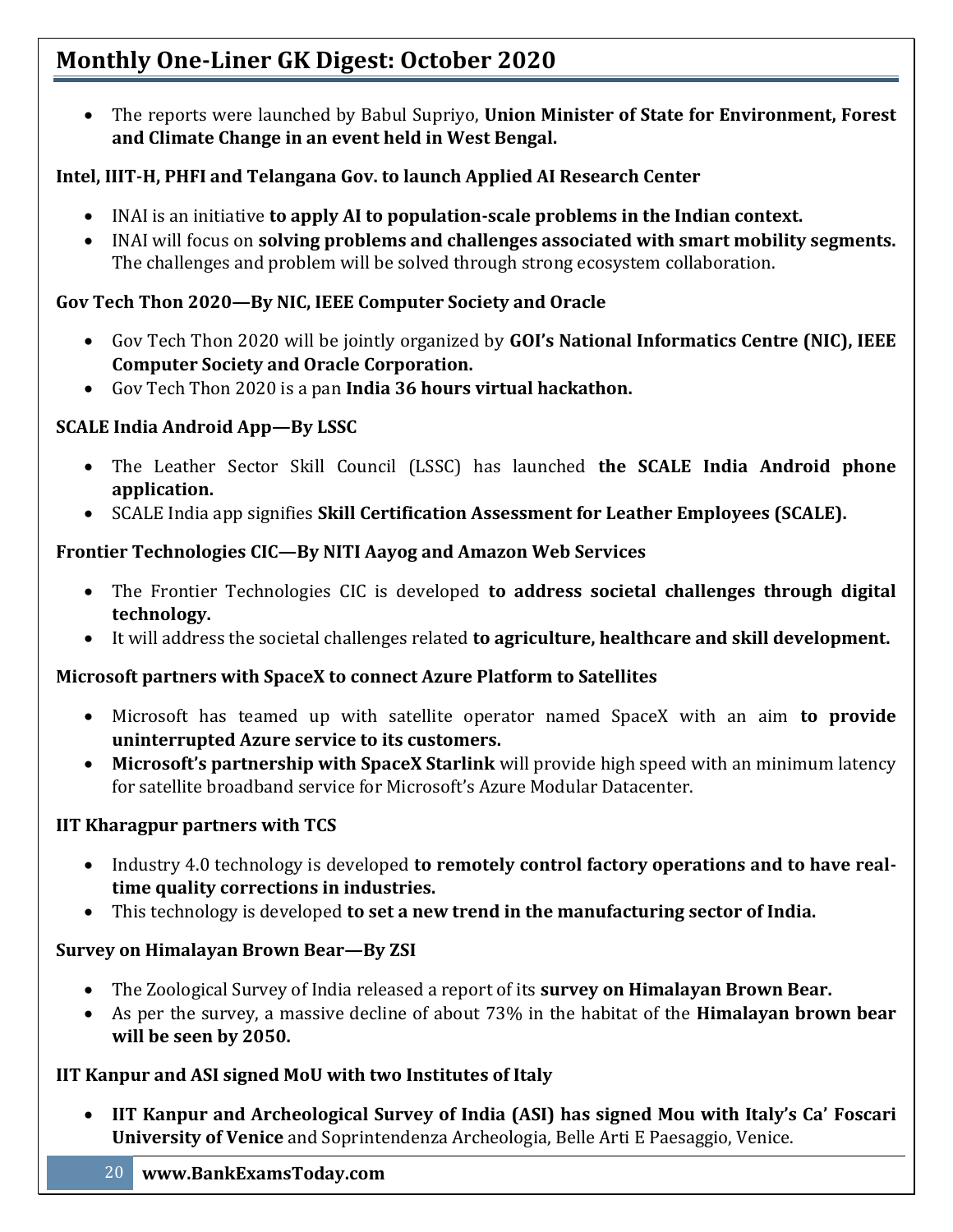They have entered into MoU **to create a network of sharing skills for restoration and protection of historical monuments.**

### **Low cost technology anti-ageing compound—By IIT Guwahati**

- IIT Guwahati has developed a low-cost technology **which helps to produce anti-ageing compounds.**
- It is developed from agricultural **products like tea, orange peels, onions, pulses, sea buckthorn, berries and parsley.**

### **Microsoft partners with NSDC to Empower Women with Digital Skills**

- The **digital skill training will be provided to 1 lakh** underserved women in India for the next 10 months.
- This partnership is the extension of the initiative of **Microsoft and NSDC to provide digital skills to 1 lakh youths of India.**

## **SUMMITS AND CONFERENCES**

#### <span id="page-21-0"></span>**6th Joint Consultative Commission Meet between India and Bangladesh**

- The **6th Joint Consultative Commission (JCC)** meet by India and Bangladesh was held virtually.
- India was represented by **External Affairs Minister S Jaishankar. And Bangladesh** was represented by Foreign Minister, A K Abdul Momen.

### **India and Bahrain to cooperate in Finance and Business Sector**

- India and Bahrain held the bilateral meet **to enhance cooperation in financial and business sector.**
- The bilateral meet was attended by **India's ambassador to Bahrain, Piyush Srivastava and Minister of Finance and National Economy of Bahrain,** Shaikh Salman Bin Khalifa Al Khalifa.

### **Virtual Vaishvik Bharatiya Vaigyanik (VAIBHAV)**

- Prime Minister Narendra Modi **'Vaishvik Bharatiya Vaigyanik (VAIBHAV) Summit 2020'.**
- VAIBHAV is the summit of **overseas and resident of Indian Researchers and Academicians.**

### **PM Narendra Modi inaugurated RAISE 2020**

- It is the mega **virtual summit on Artificial Intelligence (AI)** held from 5th oct to 9th Oct 2020.
- It is jointly organized by the **Ministry of Electronics and Information Technology and NITI Aayog.**

### **International Webinar on Textile Traditions**

- The webinar was organized by the **Indian Council for Cultural Relations (ICCR)** and Uttar Pradesh Institute of Design (UPID).
- The webinar was conducted **to commemorate the birth anniversary of Mahatma Gandhi.**
	- 21 **www.BankExamsToday.com**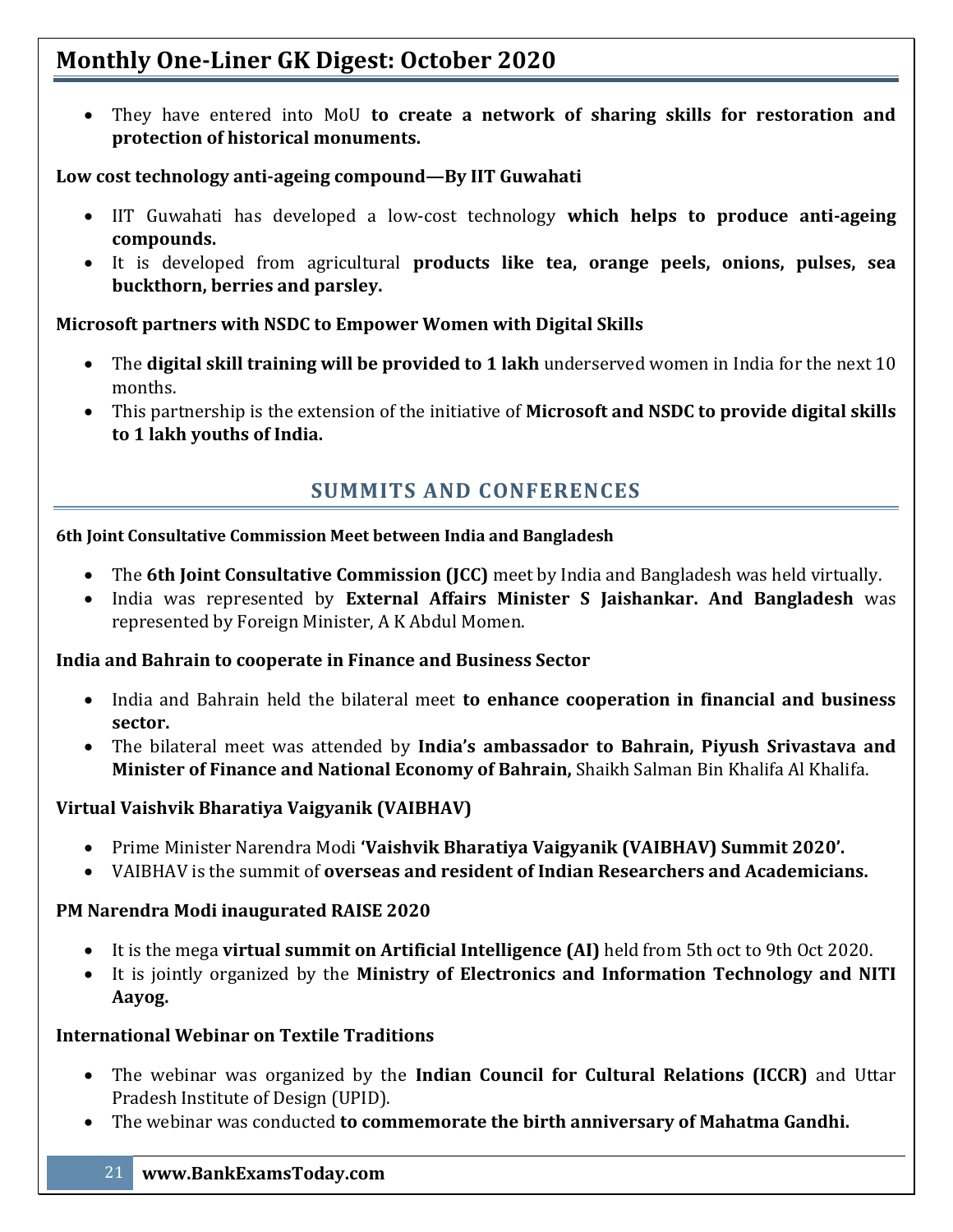### **Quad Foreign Ministers Meet**

- The **Quad or Quadrilateral Countries' Foreign Ministers Meet** was held on 6th Oct 2020 in Tokyo, Japan.
- The group of quad countries in this includes **United States, Japan, India and Australia.**

### **5th India-Mexico High Level Group on Trade, Investment & Cooperation**

- India was represented by Commerce Secretary of GOI, Anup Wadhawan and Mexico was represented by **Vice Minister of Foreign Trade Ms Luz Maria de la Mora.**
- In this meet, **India and Mexico reviewed and discussed about their bilateral trade, investment** and cooperation activities.

### **14th India-International Food and Agri Week 2020**

- **Union Minister Narendra Singh Tomar** inaugurated 14th session of India-International Food and Agri Week virtually.
- The India-International Food and Agri Week is observed from **16th Oct to 22nd Oct 2020.**

### **7th Meet of Ministers of Justice of SCO**

- The **7th meeting of Ministers of Justice of Shanghai Cooperation Organisation (SCO)** was held through video conference.
- The meet was hosted by **India and was addressed by Minister of Justice, Ravi Shankar Prasad.**

### **9th India-Oman Joint Commission**

- India was represented by **Hardeep Singh Puri, Minister of State of Commerce and Industry.**
- Oman was represented by **Qais bin Mohammed al Yousef, Minister of Commerce, Industry and Investment.**

### **18th Meet Prosecutors General of SCO**

- The 18th meeting of Prosecutors General of **Shanghai Cooperation Organisation (SCO)** was held virtually.
- The meet was organised by the **General Prosecutor's Office of Uzbekistan from Tashkent.**

### **World Bank-IMF Annual Meet 2020**

- The annual meeting of the **World Bank and International Monetary Fund (IMF)** was held virtually.
- The meeting was addressed by the **Union Minister of Health and Family Welfare, Dr Harsh Vardhan.**

### **1st Ministerial Meet of G20 Anti-Corruption Working Group**

- The meeting was dressed by **Jitendra Singh, Union Minister of Personnel, Public Grievances and Pensions.**
	- 22 **www.BankExamsToday.com**